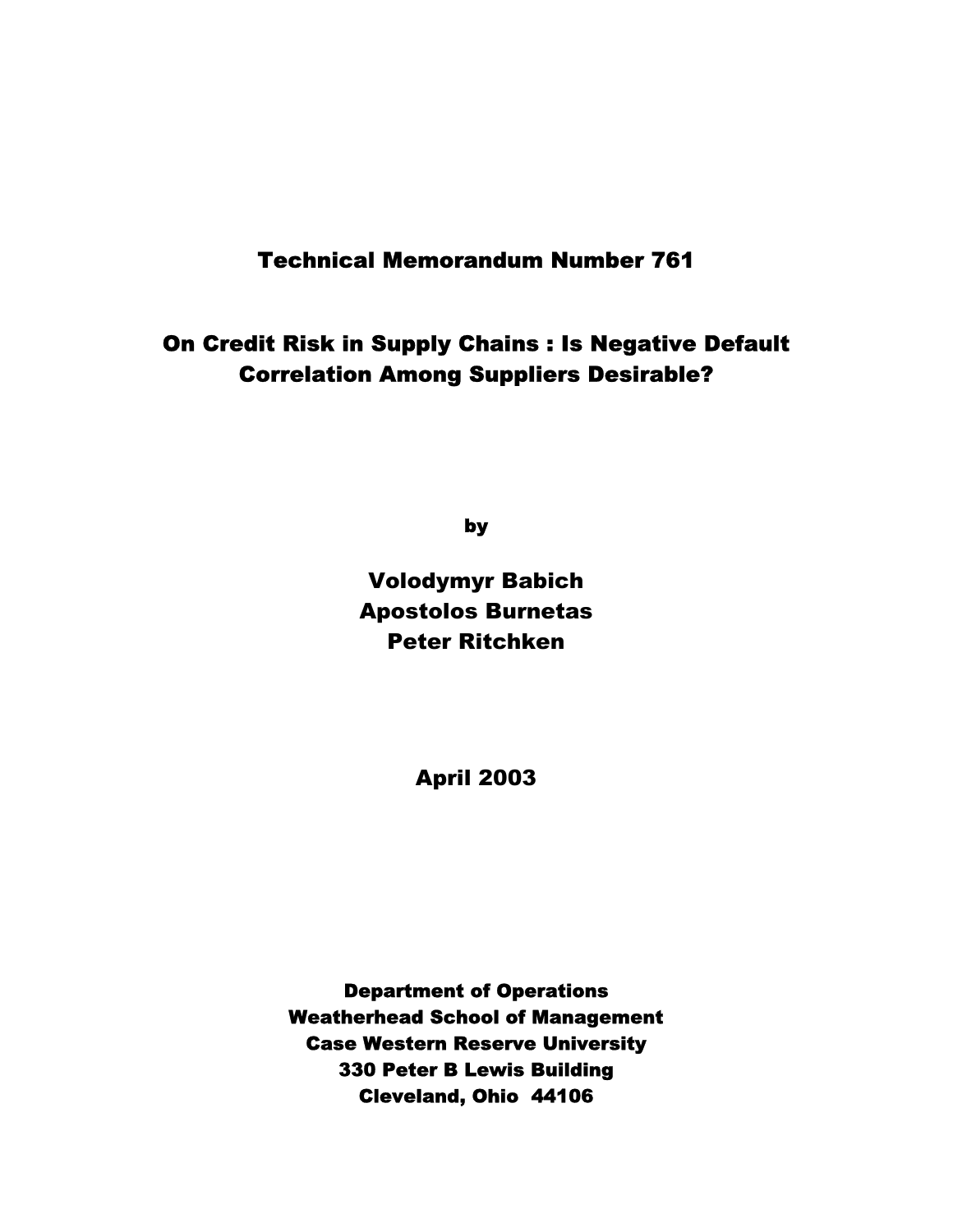# **On Credit Risk in Supply Chains:**

# **Is Negative Default Correlation Among Suppliers Desirable?** <sup>∗</sup>

Volodymyr Babich † Apostolos N. Burnetas ‡ Peter H. Ritchken §

April 30, 2003

<sup>∗</sup>The authors wish to thank the participants in seminars given at the University of Michigan, Carnegie-Mellon University, the University of Toronto, Purdue University, Auburn University, and the University of Florida.

<sup>†</sup>Department of Operations, Weatherhead School of Management, Case Western Reserve University, Cleveland,

Ohio, 44106. E-mail: vob2@po.cwru.edu. Telephone: 216-368-5374 ‡Department of Operations, Weatherhead School of Management, Case Western Reserve University, Cleveland,

Ohio, 44106. E-mail: atb4@po.cwru.edu. Telephone: 216-368-4778

<sup>§</sup>Department of Banking and Finance, Weatherhead School of Management, Case Western Reserve University,

Cleveland, Ohio, 44106. E-mail: phr@po.cwru.edu. Telephone: 216-368-3849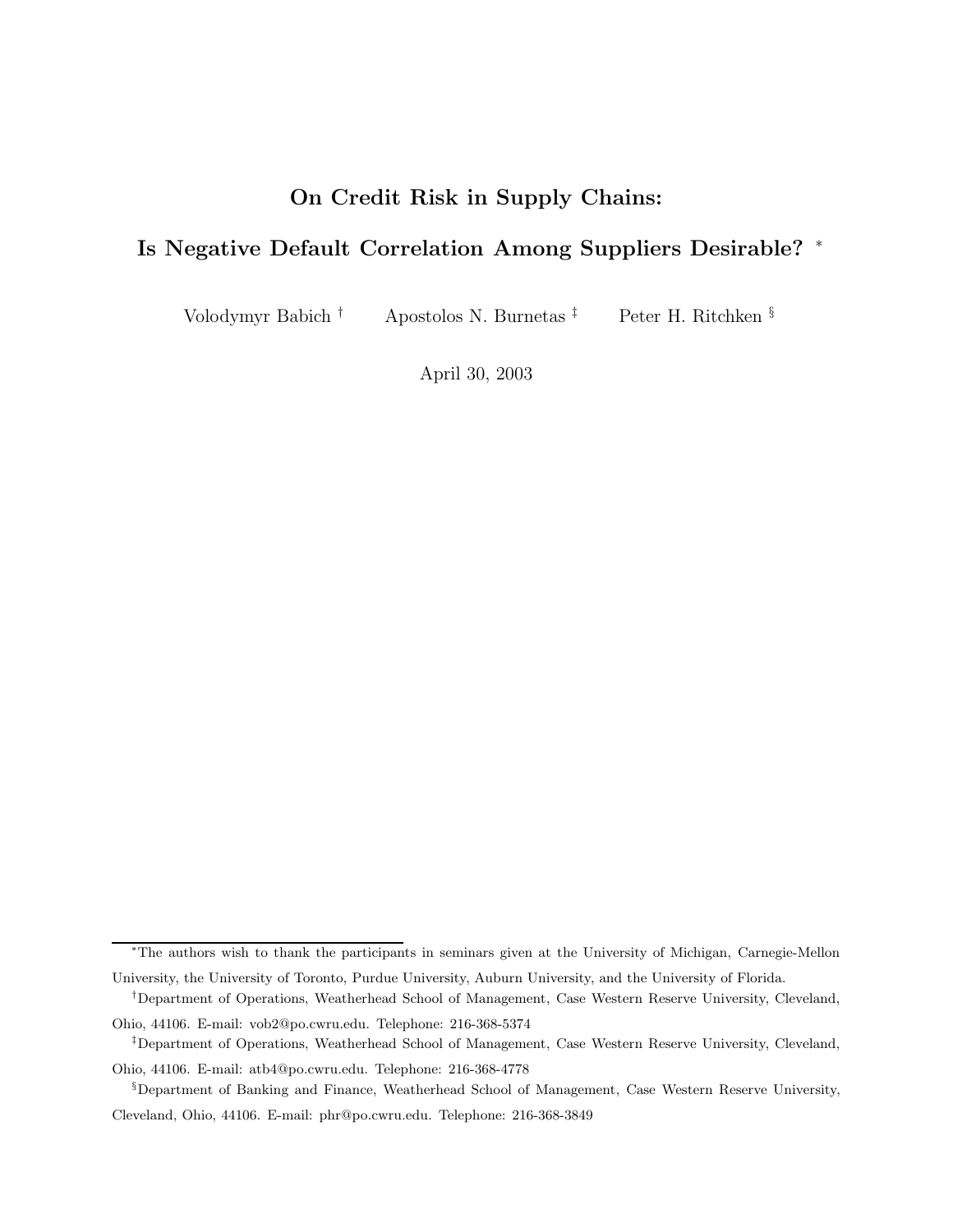# **On Credit Risk in Supply Chains: Is Negative Default Correlation Among Suppliers Desirable?**

## **Abstract**

We study the effects of credit risk in a supply chain where one retailer deals with competing risky suppliers who may default during their production lead-times. The suppliers, who compete for business with the retailer by establishing wholesale prices, are leaders in a Stackelberg game with the retailer. The retailer, facing uncertain future demand, chooses order quantities while weighing the benefits of procuring from the cheapest supplier against the advantages of reducing credit risk through diversification. If the wholesale prices were exogenous, the retailer would benefit from decreasing correlation of defaults. However, when prices are endogenous, decreasing the correlation dampens competition among the suppliers, increasing the equilibrium wholesale prices. We show that the retailer prefers suppliers with positively correlated default events. In contrast, the suppliers and the channel prefer defaults that are negatively correlated.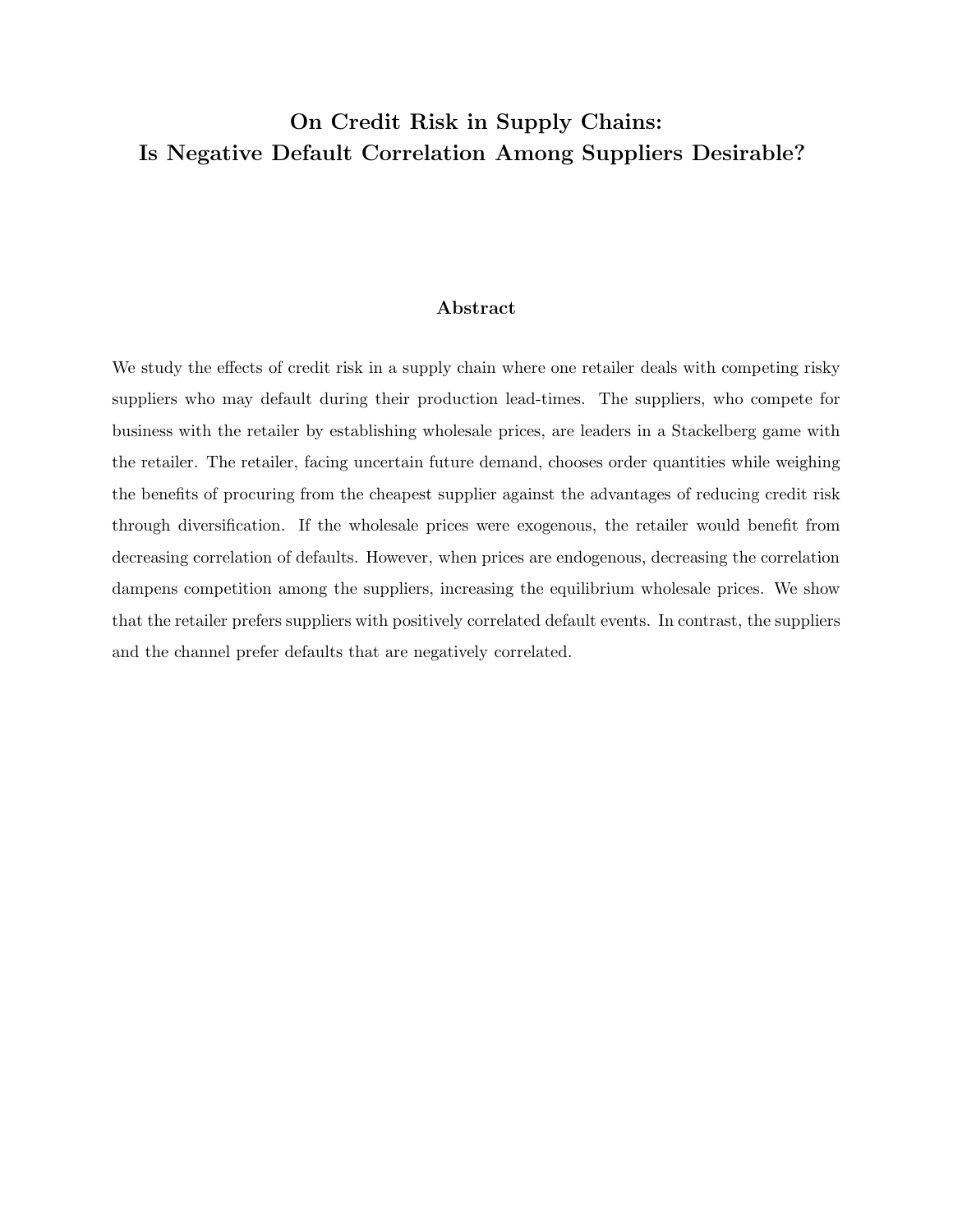# **1 Introduction**

Credit rating firms report that in 2002 over 240 firms defaulted on 160 billion dollars of debt, the largest amount ever over any one year period. The default rate for high yield bonds in 2002 was also at a record level of near 10%, and recovery rates were hovering at record low levels of just over 20% of par. The combined volume of defaults in 2001 and 2002 exceeded the total volume of defaults in the US over the previous twenty years. What is especially striking about the current trends is the surge in the defaults of large, well-established companies. Since 2000 almost 50 firms with assets or liabilities exceeding one billion dollars have filed for bankruptcy.<sup>1</sup> The consequences of these defaults are widespread and the ripple effects extend beyond the direct claimants, to suppliers and customers as well as competitors throughout their respective supply chains.

Recognition of credit risk among counterparties in a supply chain is now more important than ever before. As banks have tightened their credit policies, firms have found it more difficult to raise funds, and this has created a need for retailers and suppliers to work closely together to better bundle products with loans. As a result, it is not surprising that this form of trade credit is now by far the largest source of short-term debt financing for firms, representing over one-third of the current liabilities of all non-financial corporations. As a result of deteriorating credits, retailers are now more inclined to split orders among several suppliers and to diversify their customer base. In addition, retailers may enter into third party insurance contracts that provide financial protection against an important supplier defaulting.<sup>2</sup>

This paper explores the effects of credit risk in a supply chain consisting of a retailer and one or two risky suppliers. The suppliers, who compete for business with the retailer, establish wholesale pricing policies, and collectively act as leaders in a Stackelberg game with the retailer. The retailer, facing uncertain future demand, chooses order quantities. Without credit risk, the retailer would place the entire order with the supplier who charges the lowest price. In the presence of credit risk, the response of the retailer is more complex. If the benefits of diversification offset the increased costs of ordering from the higher priced supplier, the retailer may choose to split the order. The

<sup>1</sup>Examples of such firms include Adelphia, Century, Conseco, Global Crossing, Kmart, Nextel International, Williams Communications, and WorldCom.

<sup>&</sup>lt;sup>2</sup>Indeed, a mushrooming market for credit default swaps has emerged where the financial ramifications of defaults can be mitigated. The estimated notional value of credit derivatives contract at year-end 2000 stood at \$1000 billion, and is expected to grow very rapidly over this decade.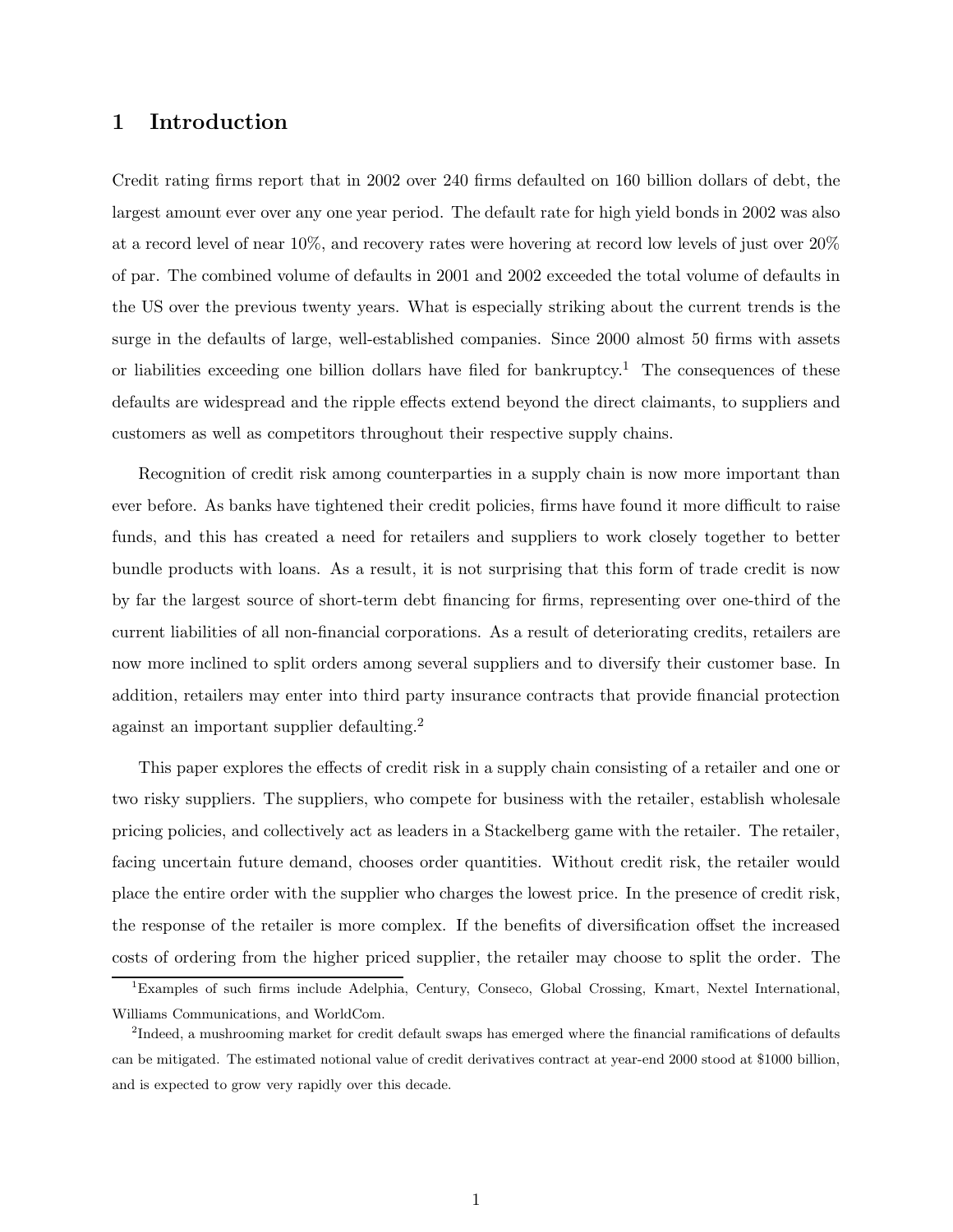benefits, of course, will only arise if the default correlation is less than one, and ceteris paribus, will increase as correlation decreases. However, as default correlation decreases, it reduces the level of competition among the suppliers, and this in turn tends to raise the equilibrium wholesale prices. Therefore, the effects of decreasing correlation on the retailer's, suppliers', and channel profits are not clear a priori.

Our paper contributes to the literature by fully investigating how default risk affects the various firms in a supply chain. In our setting we find that increasing default intensities hurt all firms, but in different ways. Specifically, as default intensities increase, the rate of decline in profits for firms in different echelons of the supply chain depend on the shape of the demand distribution. If the wholesale prices were fixed, the retailer would benefit from the decreasing correlation of the defaults. However, if prices are endogenous to the model, the decreasing default correlation alters the nature of the competition among the suppliers and increases the equilibrium wholesale prices. We show that, in equilibrium, the retailer prefers suppliers with positively correlated default events. In contrast, the suppliers and the supply chain prefer defaults that are negatively correlated.

The correlation effect is particularly profound when the probability of a default over the fixed time horizon is small. To see this, let  $\rho$  be the default correlation over a finite horizon. Then:

$$
\rho = \frac{\pi_{12} - \pi_1 \pi_2}{\sqrt{\pi_1 (1 - \pi_1)} \sqrt{\pi_2 (1 - \pi_2)}}
$$

where  $\pi_i$  is the probability that supplier *i* defaults in the given time period, and  $\pi_{12}$  is the probability that both suppliers default. Then, for  $\pi_1 = \pi_2 = \pi$ , and  $\pi$  small, we have:

$$
\pi_{12} = \rho \pi + (1 - \rho) \pi^2 \approx \rho \pi.
$$

Further, given supplier 1 has defaulted, the probability that supplier 2 defaults is given by

$$
\pi_{2|1}=\frac{\pi_{12}}{\pi_1}\approx \rho.
$$

These results show that when events are rare, default probability dependence is largely determined by the correlation coefficient.

In addition to determining the effect of default correlation on performance of firms in a supply chain, this paper also examines the consequences of the suppliers offering different payment policies, ranging from up-front payments to on-delivery payments. In the presence of default risk the timing of the payments is an important consideration. Orders can no longer be viewed as binding forward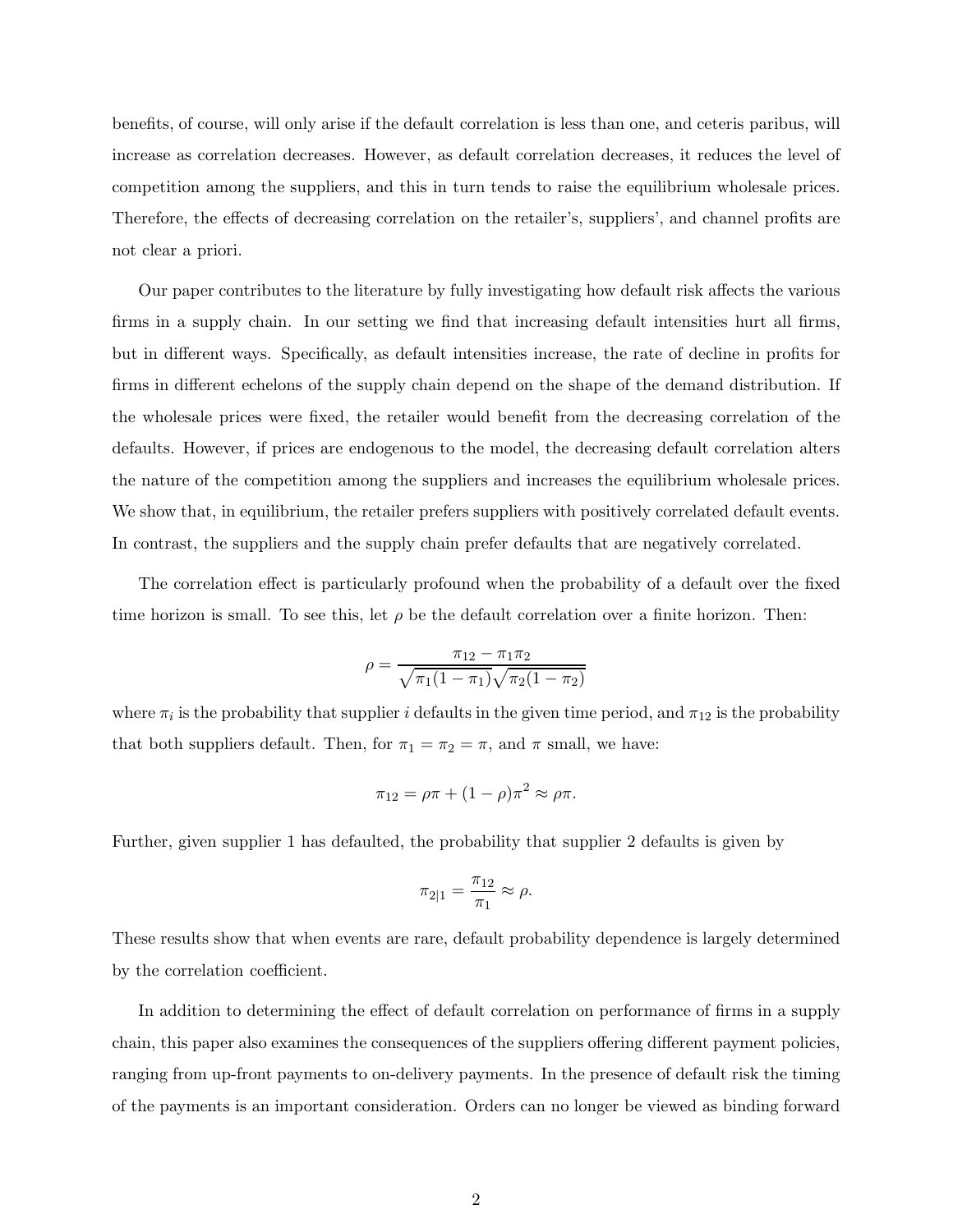contracts, but rather as risky contractual arrangements. The retailer may be reluctant to pay upfront because if a supplier defaults the goods will not be delivered and retailer's payment will be lost. At the same time, the suppliers may be hesitant to prepare goods for shipment without some kind of collateral or good faith money that signals the retailer's true commitment. Consequently, the pricing policies adopted might involve some combination of up-front and on-delivery payments. Often, the supplier may create incentives, in the form of large per unit discounts, to entice the retailer to pay up-front, rather than on-delivery. Since the timing of payments demanded by the suppliers can induce different responses from the retailer, the nature of pricing policies looms larger when credit risk is present. Our paper contributes to the literature by showing that as long as pricing policies of the suppliers are restricted to a general linear pricing family, which includes up-front and on-delivery payments as special cases, then, in equilibrium, the retailer and suppliers will be indifferent to the timing of payments.

The paper proceeds as follows. Section 2 reviews the random yield literature as well as the financial literature on defaults, defaults' correlations, and pricing defaultable claims under conditions of no arbitrage. Section 3 introduces the model, describes the default processes for the suppliers, and the nature of the competition. Section 4 investigates the effects of timing of the retailer-tosupplier payments and shows that for linear pricing policies, in equilibrium, the suppliers and the retailer are indifferent over the timing of the payments. This result is helpful for the subsequent analysis, because we no longer need to concern ourselves with details of particular pricing policies. In section 5, we examine the model with only one supplier and identify conditions on the demand distribution function that ensure the existence and the uniqueness of the equilibrium. We describe the equilibrium solution and investigate behavior of the supplier's, the retailer's, and the channel profits and several measures of system coordination. Section 6 extends the analysis to the two supplier model. We derive analytical solutions for the equilibrium in three important cases: deterministic demand and stochastic demand with correlation of either  $+1$  or  $-1$ . These cases lead us to several interesting and, apparently, counterintuitive results. Although, for the general case of stochastic demand with arbitrary correlation we cannot obtain an analytical solution, we can prove the existence of an equilibrium and compute the solution numerically.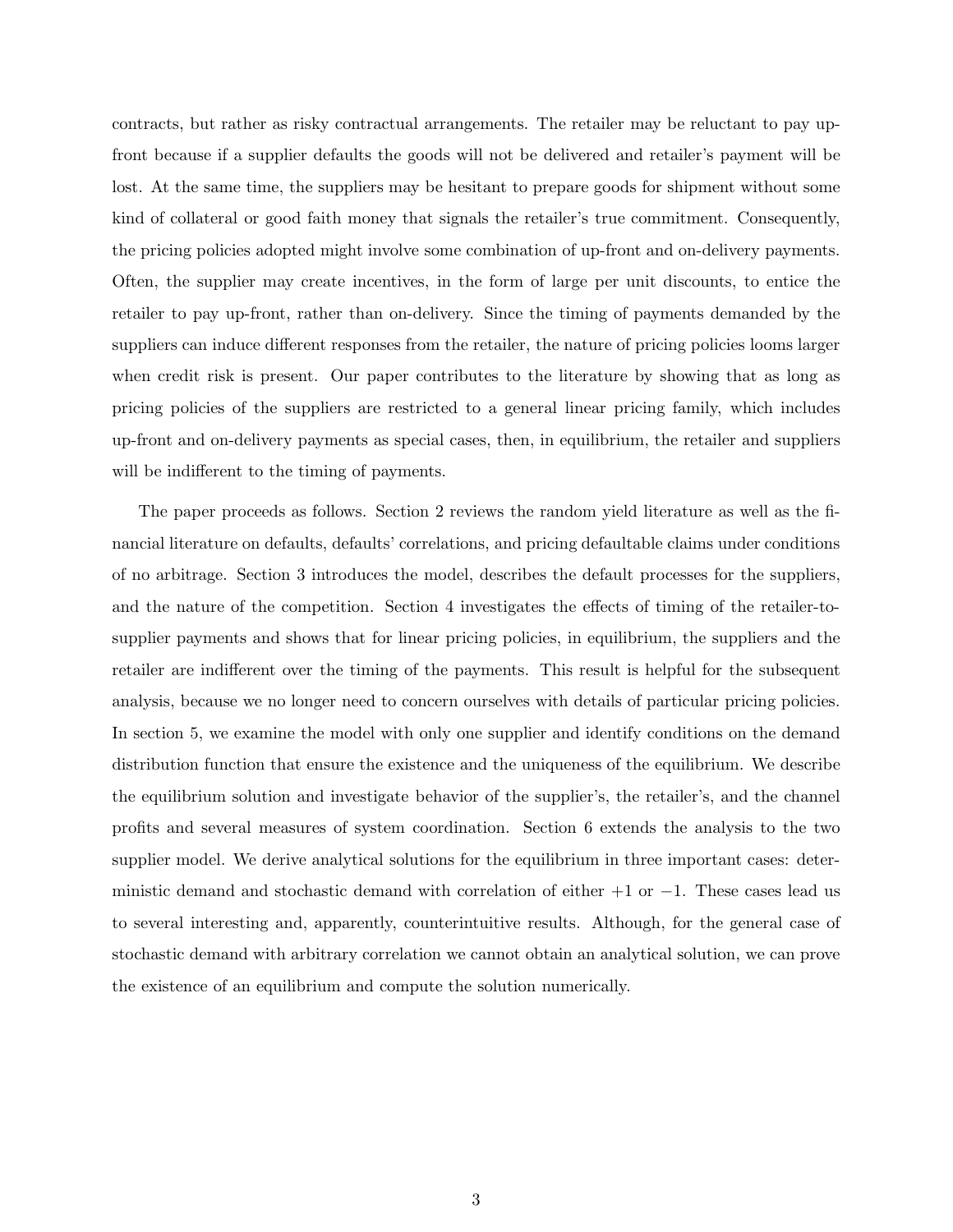## **2 Literature Review**

Our problem relates to the random yield research, the majority of which is dedicated to finding optimal inventory and procurement decisions for a single firm whose supply in not certain. Yano and Lee (1995) offer an excellent review of this literature and propose the following taxonomy of the random yield research for lot sizing problems: general papers; single-stage, continuous time models with constant demand; single-stage continuous time models with random demand; singleperiod discrete time models; multiperiod discrete time models; facilities in series; assembly system; multiple products and multiple periods; models with rework; multiple suppliers of the same item.

Our research can be linked to several of the above categories. The retailer's problem in our model with one supplier is a "single period discrete time" random yield model with a stochastically proportional yield. Therefore, the retailer's ordering policies that we derive are similar to the policies obtained by Gerchak, Parlar and Vickson (1986). The retailer's problem in our model with two suppliers is similar to a single-period model by Anupindi and Akella (1993) and falls into the "multiple suppliers of the same item" category of Yano and Lee (1995). Anupindi and Akella (1993) study one- and multi- period discrete-time problems of a retailer who can order from one or two unreliable suppliers. The authors consider various stochastic yield assumptions (all or nothing yield, partial recovery, delayed delivery) and derive optimal ordering policies. Unlike traditional random yield research, our analysis tackles not just the retailer's problem but also the suppliers' problems in the context of the Stackelberg game between the suppliers and the retailer. In addition, we employ risk-neutral valuation and specify financial defaults as the source of supply uncertainty. Consequently, we can use credit risk data from financial markets to determine probability distribution of random yield. Finally, unlike Anupindi and Akella (1993), who assume defaults are uncorrelated events, we allow defaults to be correlated.

The problem of a single supplier selling to a newsvendor has been addressed by Lariviere and Porteus (2001). The authors consider a one-period Stackelberg game with a single supplier, who announces wholesale price, and a single retailer, who responds by choosing an order quantity. Under mild assumptions on the demand distribution, they prove the existence and the uniqueness of the solution to this game and provide conditions that the equilibrium order quantity must satisfy. The authors also study how market size and demand variability affect the equilibrium solution, the firms' profits, and the overall supply-chain performance. In our paper we add a possibility of supplier's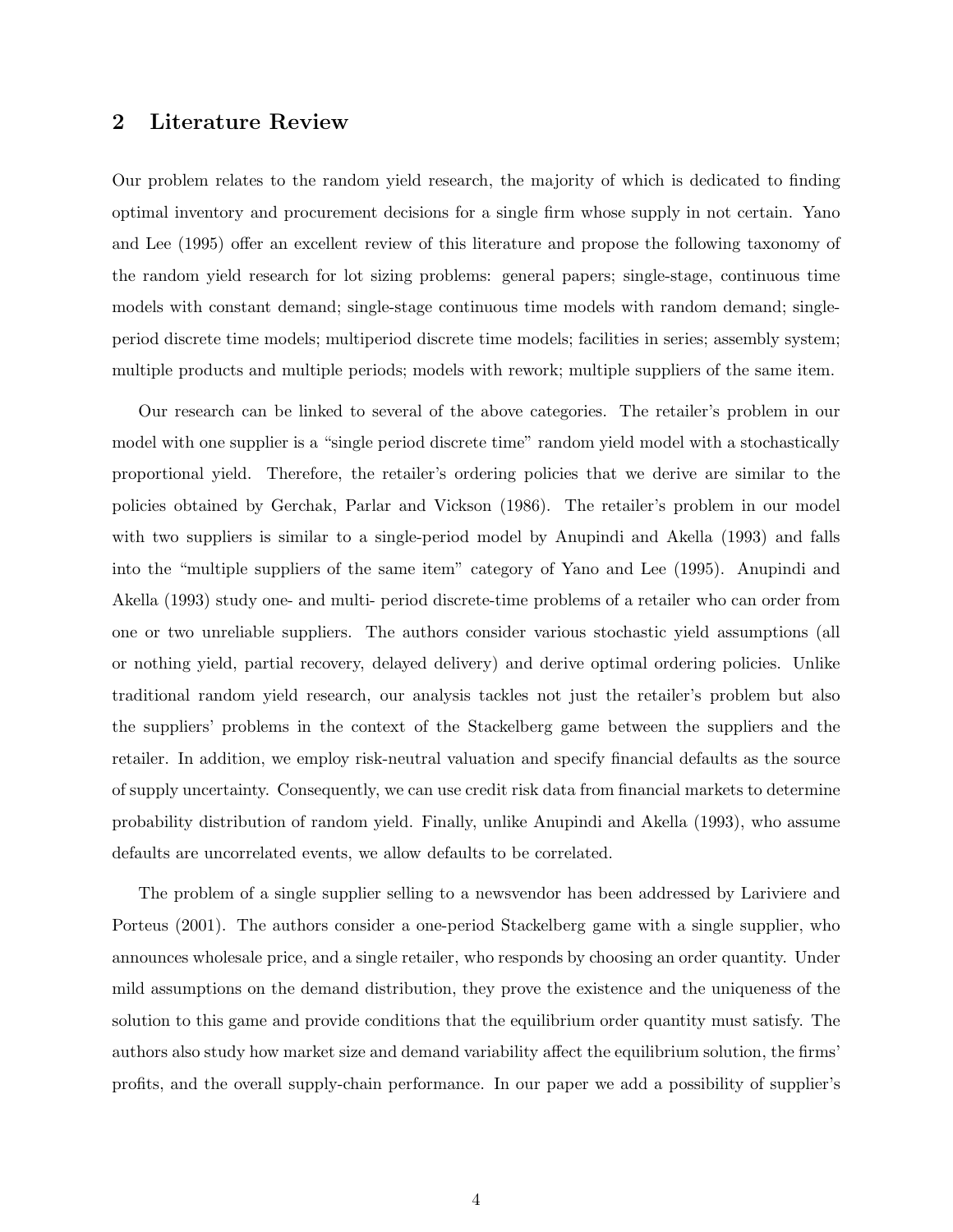default to the problem in Lariviere and Porteus (2001) and focus on the effects of the credit risk on supply-chain performance. We further generalize the problem in Lariviere and Porteus (2001) by considering a game with more than one supplier.

In the analysis that follows there are two fundamental sources of uncertainty. The first relates to the demand distribution for the good sold by the retailer. The second relates to the joint default process for the two suppliers and the recovery rates for the orders, should default occur. If we assume all agents are risk neutral, then the true demand distribution has to be given exogenously and the true joint default process has to be estimated, typically from historical default data. Usually such data is limited and one has to use average values obtained from firms in similar industries. Rating agencies, for example, provide defaults' correlations by industry. Examples of such studies include Carty (1997) and Erturk (2000).

Rather than estimate actual default probabilities, it may be more appropriate, and perhaps simpler, to estimate risk-neutralized probabilities. Indeed, pricing models for defaultable claims, as developed by Merton (1974), Jarrow and Turnbull (1995), Duffie and Singleton (1999a), Lando (1998) and others, all require risk-neutralized processes rather than the true data-generating processes. If the suppliers are large firms that have traded equity, debt and perhaps other claims on the assets of their respective firms, then these prices contain information on the parameters of the default processes. For example, if the price of a supplier's debt falls, then this is a signal that default is more likely. The idea, then, is to use traded prices to infer parameter estimates for processes that control the well being of the firm.

The first family of models for defaultable claims, dating back to Merton (1974), are based on the structural notion that default occurs at the moment when the firm's assets drops below its liabilities. Extensions of these models to handle multiple defaults, primarily through modeling correlation among the equity values, has been considered by Hull and White (2001) and Zhou (1997).

An alternative reduced form approach treats defaults as a jump process with an exogenous intensity process. Models in this family include Jarrow and Turnbull (1995), Duffie and Singleton (1999a) and many others. Such models are now routinely used to price credit derivatives on single firms. These models can be extended to incorporate defaults' correlation in several ways. The first approach is to allow the default intensities to follow stochastic correlated processes. However, such approaches produce defaults' correlations that are too small. Jarrow and Yu (2001) develop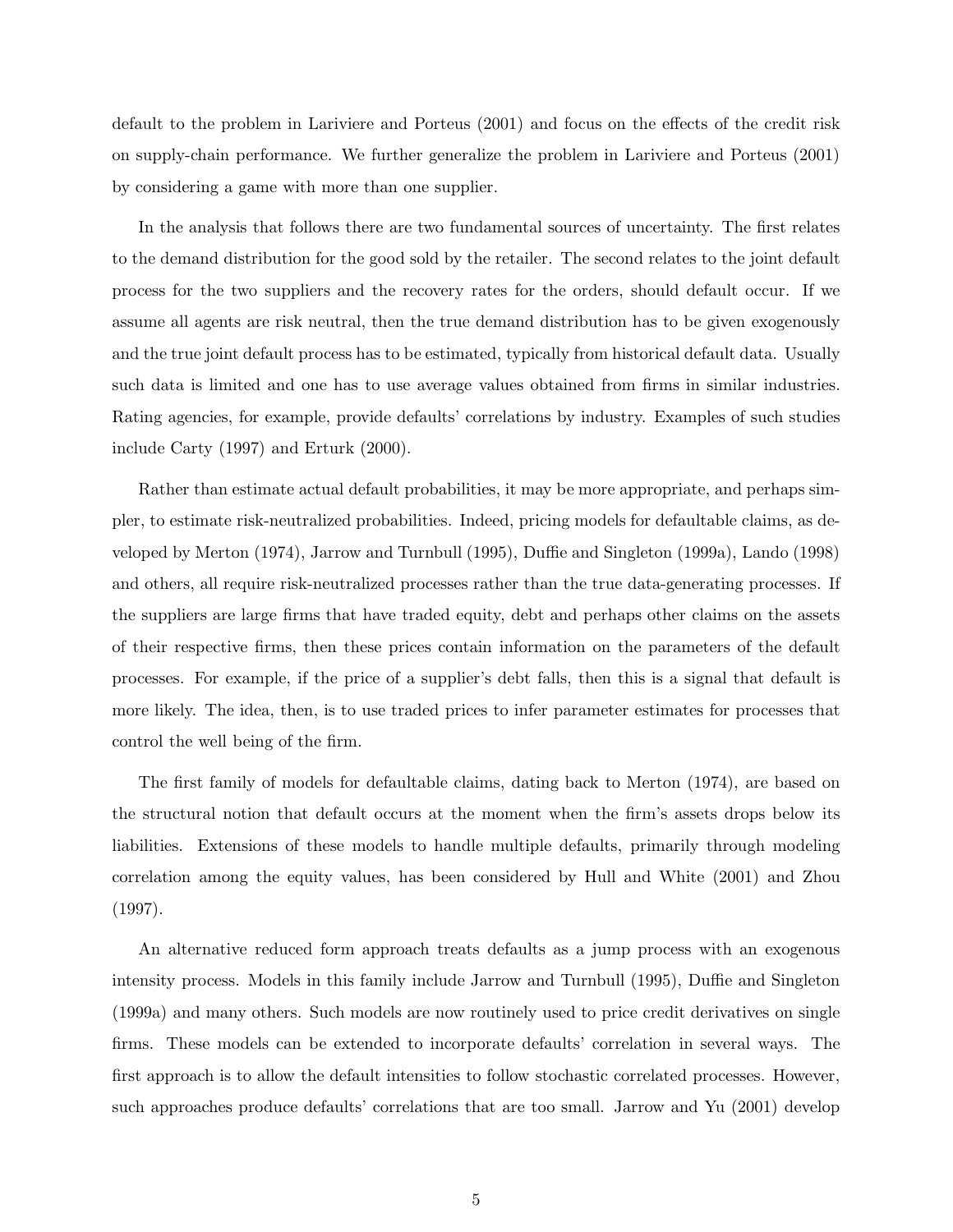infection models, where the intensity of surviving firms are heavily influenced by recent defaults. Duffie and Singleton (1999b) present an alternative approach where point processes are used to trigger simultaneous defaults. More recently, Schönbucher and Schubert (2001) permit individual firms to have arbitrary marginals, and then they build in a dependency structure via a copula function.

In our models we assume the parameter values for default likelihoods over the given time horizon, as well as default correlations, have been extracted using a reduced form model.

# **3 Model Assumptions**

Consider a model of a simple supply chain with one retailer and two suppliers, who produce perfectly substitutable products using technologies with identical production lead-times. Without loss of generality, assume that the lead time is 1 and that production begins at date 0 and ends at date 1. At date 0, the suppliers determine their pricing policies. The retailer responds by choosing order quantities. Thus, the suppliers compete with each other for the retailer's business, and collectively, they are Stackelberg leaders in a game with the retailer. As soon as the suppliers receive orders, they commence production. The per unit production cost for supplier  $i$  is  $c_i$  and the bulk of production costs is incurred up-front (at date 0).

At date 0 the retailer is faced with ordering decisions to satisfy uncertain demand, *D*, that is realized at date 1. The cumulative distribution function for demand,  $G(\cdot)$ , is continuous with probability density function  $g(\cdot)$ . If a supplier defaults during the production cycle, the exact quantity delivered will depend on the timing of the default and on the nature of the creditors that have claims on the assets of the defaulted firm. In general, let  $\beta_i$  represent the proportional random recovery rate for the supplier *i*, with  $0 \leq \beta_i \leq 1$ . We assume that the default process for supplier  $i$  is a random stopping time which is unaffected by the pricing and payment policies and, in particular, by the order quantities. This assumption is justified if the default risk is attributed to exogenous events, or if the business that the retailer brings to the supplier is a small part of the supplier's full line of business activities. There is no asymmetric information and the joint default distribution is known by all agents.

The default and demand random variables are independent and the per unit retail sales price, *s*, is predetermined. One can think of *s* as the expected value of the future random price,  $S(T)$ ,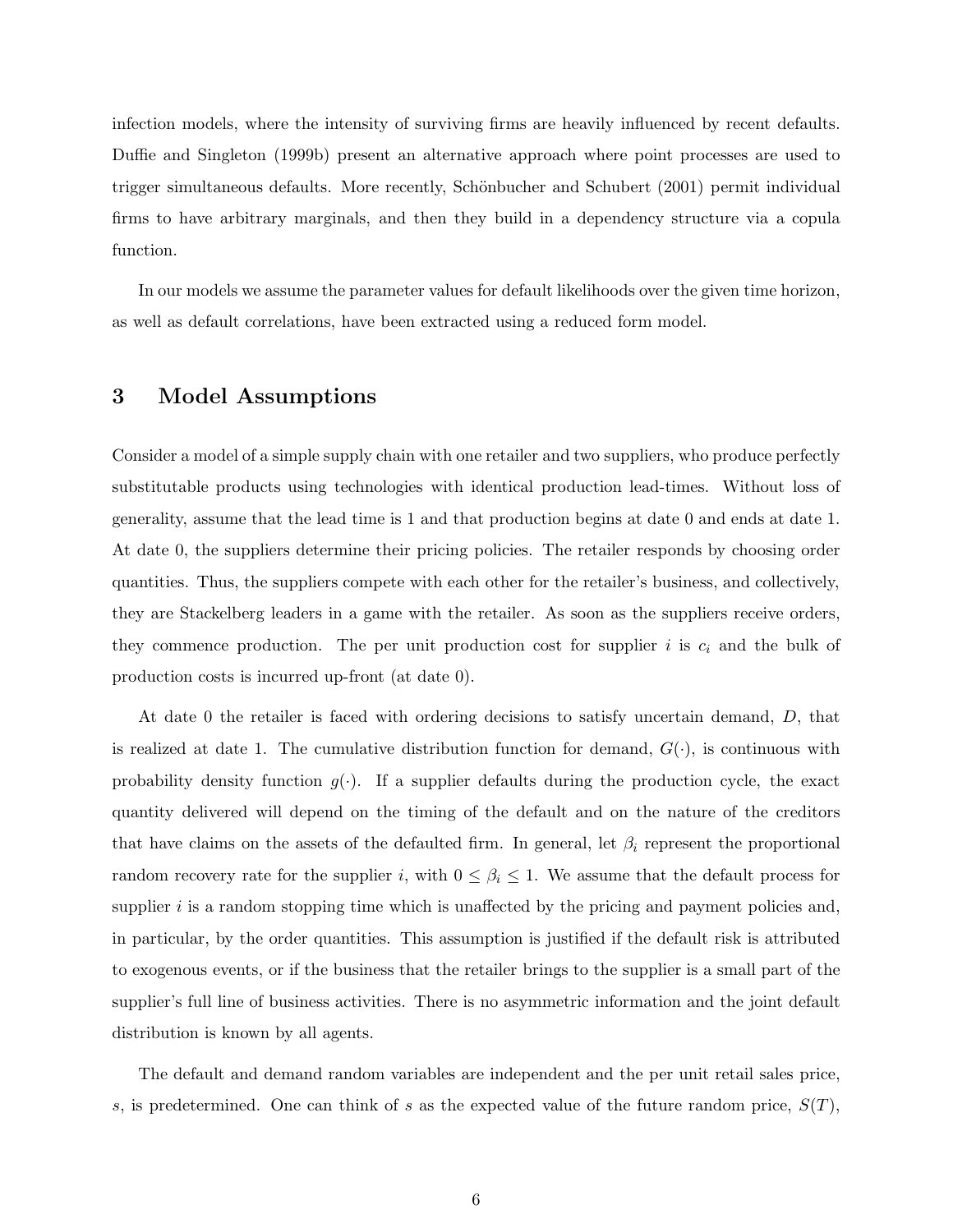where  $S(T)$  is independent from other random variables in the model. We assume, for simplicity, that any unsatisfied demand is lost and any unsold goods are costlessly discarded. Holding and shortage costs could be easily added to our model, however, because they do not alter the nature of our findings we omit them for the ease of exposition.

We assume that there is no arbitrage and markets are complete. Therefore, standard finance arguments guarantee the existence and the uniqueness of a pricing measure, also called risk-neutral measure [see, for example, Harrison and Kreps (1979), Harrison and Pliska (1981)] under which asset prices, normalized by the money fund, are martingales. The money fund grows at the riskless rate *r*. Each firm in a supply chain maximizes its expected discounted profit, where expectation is taken with respect to the risk-neutral pricing measure<sup>3</sup>.

## **4 The Timing of Payments for the Retailer's Orders**

In the presence of credit risk, the timing of retailer-to-supplier payments is important. To reduce credit risk exposure, the retailer would prefer to pay at date 1 after the product has been delivered, whereas the suppliers would prefer to receive payments at date 0, before production has begun. This section establishes that, if pricing policies are restricted to  $\mathcal{F} = \{$  policies for which the discounted expected retailer's cost is linear in order quantity}, then, in *equilibrium*, both the retailer and the supplier are indifferent to the timing of payments. Consider the following examples:

### **Example 1.**

Supplier *i* announces her policy  $\phi_i = {\alpha_i, w_i^F, w_i^D}$  where  $w_i^F$  is the per unit *up-front* wholesale price,  $w_i^D$  is the per unit *on-delivery* price, and  $0 \leq \alpha_i \leq 1$  is the proportion of the units for which the retailer must pay up-front. If the retailer orders  $z_i$  units from suppler  $i$ , then the retailer makes an immediate up-front payment of  $\alpha_i z_i w_i^F$ . Payment for the remaining units will be made on delivery at a price  $w_i^D$ . The amount of goods delivered to the retailer at time 1 is random variable *β*<sub>i</sub>*z*<sub>i</sub> and the additional payment due on receipt is  $(\beta_i - \alpha_i)^+ z_i w_i^D$ . Denote the family of policies generated by this rule by  $\mathcal{F}_0$ .

For any policy  $\phi_i = (\alpha_i, w_i^F, w_i^D) \in \mathcal{F}_0$ , the expected discounted cost to the retailer is

$$
K_i(\phi_i)z_i = \left\{e^{-r}E[(\beta_i - \alpha_i)^+]w_i^D + \alpha_i w_i^F\right\}z_i,
$$
\n(1)

<sup>&</sup>lt;sup>3</sup>If one assumed, alternatively, that firms are risk-neutral and used the data-generating measure, the analysis in this paper would not change.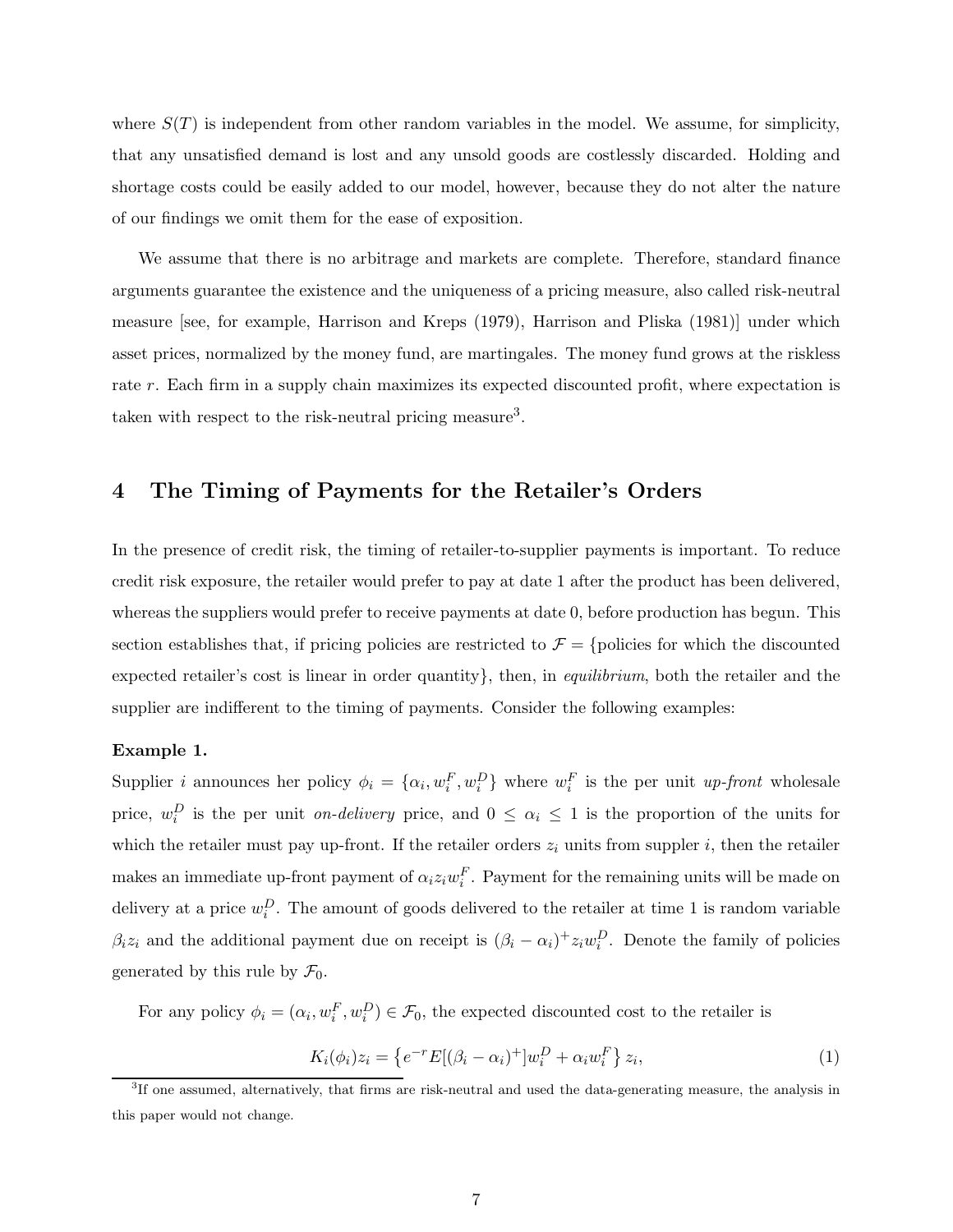This is a linear policy since the expected cost is linear in the number of units ordered, that is  $\mathcal{F}_0 \subset \mathcal{F}$ . When  $\alpha_i = 0$  we obtain an on-delivery payment policy, and when  $\alpha_i = 1$  we obtain an up-front payment policy.

There exist linear policies that are not in  $\mathcal{F}_0$ . For example, a policy that calls for the up-front payment of a certain percent of the total expected cost with the actual balance due on-delivery.

Let  $P(z_1, z_2)$  be the retailer's discounted expected revenue obtained from selling the product after orders of size  $z_1$  and  $z_2$  are placed with the suppliers.

$$
P(z_1, z_2) = e^{-r} s E[\min(D, z_1 \beta_1 + z_2 \beta_2)], \qquad (2)
$$

The retailer's discounted expected profit,  $R(z_1, z_2)$ , given the suppliers' linear pricing policies  $\phi_i \in$  $\mathcal{F}, i = 1, 2$  is:

$$
R(z_1, z_2) = P(z_1, z_2) - K_1(\phi_1)z_1 - K_2(\phi_2)z_2.
$$
\n(3)

Note that the retailer's discounted expected profit depends on suppliers' policies  $\phi_i$ ,  $i = 1, 2$  only through  $K_i = K_i(\phi_i)$ ,  $i = 1, 2$ . Therefore, the retailer responds with the same order quantity to an equivalence class of policies  $\mathcal{C}_K \equiv \{\phi \in \mathcal{F} : K_i(\phi) = K\}$  from supplier *i*. For example, if there are two distinct pricing policies  $\phi'$  and  $\phi''$ , one stipulating that a supplier be paid up-front and the other policy requiring a payment to a supplier to be made on-delivery, with the property that  $K(\phi') = K(\phi'') = K$ , then the retailer is indifferent between these policies, and, therefore, between the timing of payments.

## **Example 2.**

As can be seen from equation (1), the retailer makes the same profit and orders the same amount from supplier *i* regardless of whether the payment is made up-front ( $\alpha = 1$ ) or on-delivery ( $\alpha = 0$ ) provided that  $w_i^F$  and  $w_i^D$  satisfy the following equation:

$$
e^{-r}E[\beta_i]w_i^D = w_i^F.
$$
\n<sup>(4)</sup>

Because suppliers can choose arbitrary values for  $w_i^F$  and  $w_i^D$ , equation (4) need not hold. Therefore, in general, the retailer may favor either the up-front or the on-delivery payment policy.

Let  $S_i(\phi_i, \phi_{-i})$  denote the discounted expected profit of the supplier *i* given that the other supplier selects pricing policy  $\phi_{-i} \in \mathcal{F}$ . The suppliers are engaged in a Bertrand competition with each other, trying to maximize

$$
S_i(\phi_i, \phi_{-i}) = [K_i(\phi_i) - c_i] z_i [K_1(\phi_1), K_2(\phi_2)],
$$
\n(5)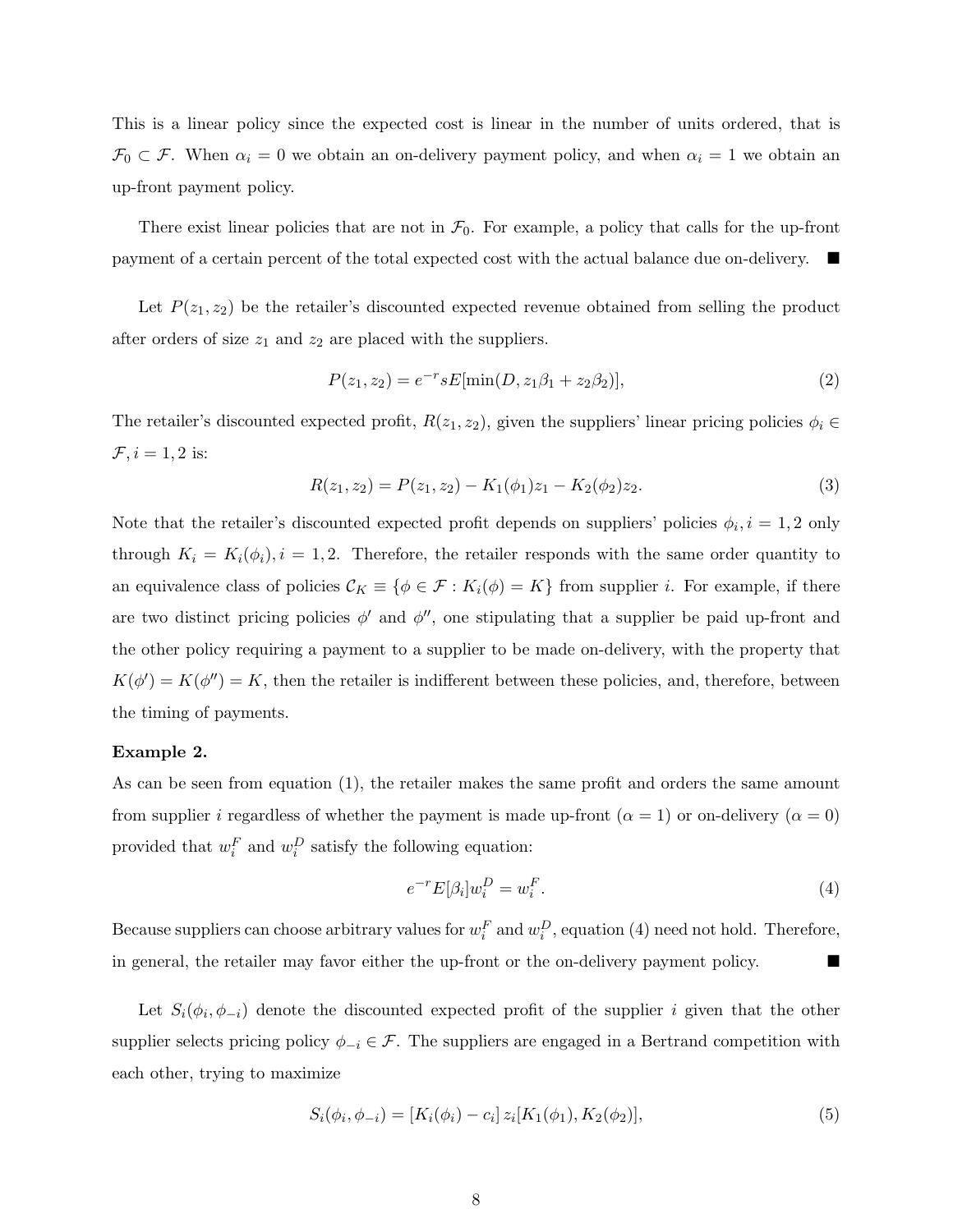where  $z_i[K_1(\phi_1), K_2(\phi_2)]$  is the optimal order quantity placed by the retailer to supplier *i*, given pricing policies  $\phi_i, i = 1, 2$ . Observe that the supplier *i*'s problem is also a function of  $[K_1 =$  $K_1(\phi_1), K_2 = K_2(\phi_2)$ ] only. Therefore, we can rewrite the suppliers' profit functions:

$$
S_i(K_i, K_{-i}) = (K_i - c_i) z_i(K_1, K_2).
$$
\n(6)

**Proposition 1.** *Given values* (*K*1*, K*2)*, the suppliers' profits, the retailer's order quantity, and the retailer's profit are the same for any*  $\phi_1 \in C_{K_1}$  *and*  $\phi_2 \in C_{K_2}$ *.* 

An immediate consequence of this proposition is

**Corollary 1.** If there exists an equilibrium solution  $(\phi_1^*, \phi_2^*)$  of the suppliers' game where  $K_1(\phi_1^*)$  =  $K_1^*$  *and*  $K_2(\phi_2^*) = K_2^*$  *then for all*  $\phi_1 \in C_{K_1^*}$  *and for all*  $\phi_2 \in C_{K_2^*}$ ,  $\phi_1, \phi_2$  *is also an equilibrium solution. Further, the suppliers' profit, the retailer's order quantity, the retailer's profit and the system profit are the same.*

In particular, in *equilibrium*, the retailer, the suppliers, and the supply chain are indifferent between up-front and on-delivery payments.

#### **Example 3.**

For pricing policies in  $\mathcal{F}_0$ , the above results indicate that once the optimal  $K_i^*$  values are obtained, both suppliers are indifferent among the set of pricing policies  $\{w_i^F, w_i^D, \alpha_i\}, i = 1, 2$ , that satisfy:

$$
e^{-r}E[(\beta_i - \alpha_i)^+]w_i^D + \alpha_i w_i^F = K_i^*.
$$

In particular, in equilibrium, the system is indifferent between payment up-front and payment on-delivery and the wholesale prices satisfy

$$
e^{-r}E[\beta_i]w_i^D = w_i^F = K_i^*.
$$

That is, if the supplier *i* offers a on-delivery–payment price of  $w_i^D$ , then the equivalent price for an up-front payment,  $w_i^F$ , is lower by a factor that reflects the survival probability and the time value of money.

Proposition 1 can be extended to more than two competing suppliers. However, if the payment policies,  $\phi \notin \mathcal{F}$ , then simple sufficient statistics may no longer be found and the structure of payment policies will affect the analysis in complex ways. For this general case, the retailers profit is given by

$$
R(z_1, z_2) = P(z_1, z_2) - K_1(\phi_1, z_1) - K_2(\phi_2, z_2).
$$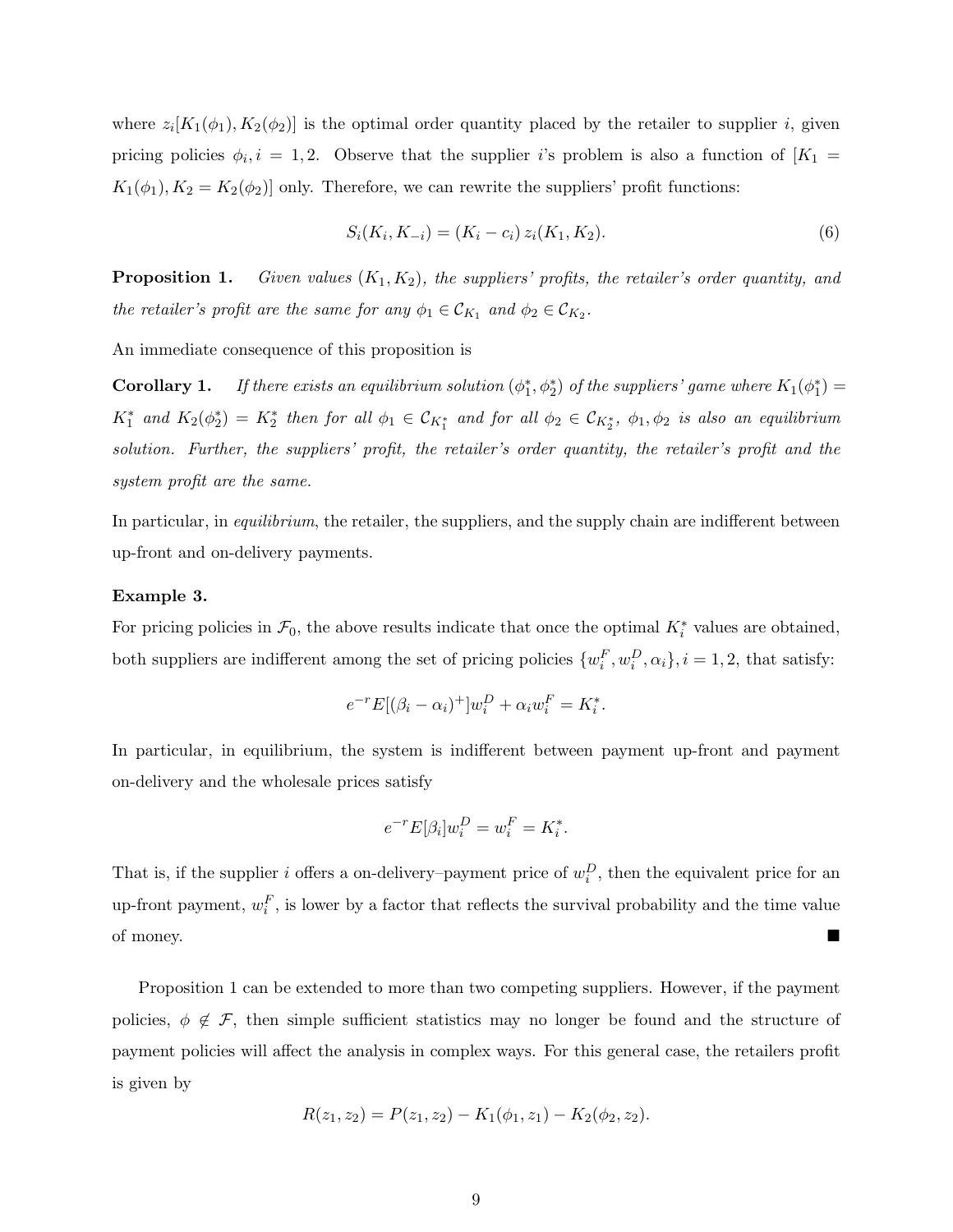This paper will consider only linear pricing policies,  $F$ . Therefore, we can ignore the differences between particular policies and focus on suppliers' problem of identifying optimal *K* values. Note that *K* can be thought of as an up-front wholesale price. We will refer to *K* as wholesale price from now on.

## **5 Ramifications of Credit Risk in the One Supplier Case**

To focus on the effects of credit risk on supply chains, consider a model with one supplier first.

## **5.1 The Retailer's Problem**

With one risky supplier, the retailer's discounted expected revenue, given by equation (2), reduces to

$$
P(z) = e^{-r} s E[\min(D, z\beta)].
$$

The retailer's expected profit,  $R(z)$ , given a supplier's wholesale price  $K$ , is

$$
R(z) = P(z) - Kz.
$$

Note that *R*(*z*) is concave in *z*, with

$$
R'(z) = P'(z) - K = e^{-r} s E[\beta \overline{G}(z\beta)] - K,
$$

where  $\overline{G}(x) = 1 - G(x)$ . The optimal order quantity *z* satisfies the following first order condition

$$
P'(z) \equiv e^{-r} s E[\beta \overline{G}(z\beta)] = K.
$$
\n(7)

When  $K = c$ , the retailer's problem coincides with the problem of a central planner.

Consider two random recovery rates  $\beta_1$  and  $\beta_2$ . By definition<sup>4</sup>,  $\beta_2$  is stochastically smaller than *β*<sub>1</sub> (notation: *β*<sub>2</sub>  $\lt_{st}$  *β*<sub>1</sub>) iff  $Pr(\beta_1 > a) \geq Pr(\beta_2 > a)$  for all *a*. We will equate the increasing credit risk with the recovery rate becoming stochastically smaller, which will be denoted by  $\beta \downarrow_{st}$ . Because  $\min(D, z\beta)$  is an increasing function of  $\beta$  for every *D* and *z*, it follows that the profit of the centralized system

$$
C(z) \equiv e^{-r} s E[\min(D, z\beta)] - cz
$$

is decreasing as  $\beta \downarrow_{st}$ . Hence,

<sup>4</sup>For discussion on stochastic order relations, see Shaked and Shanthikumar (1994)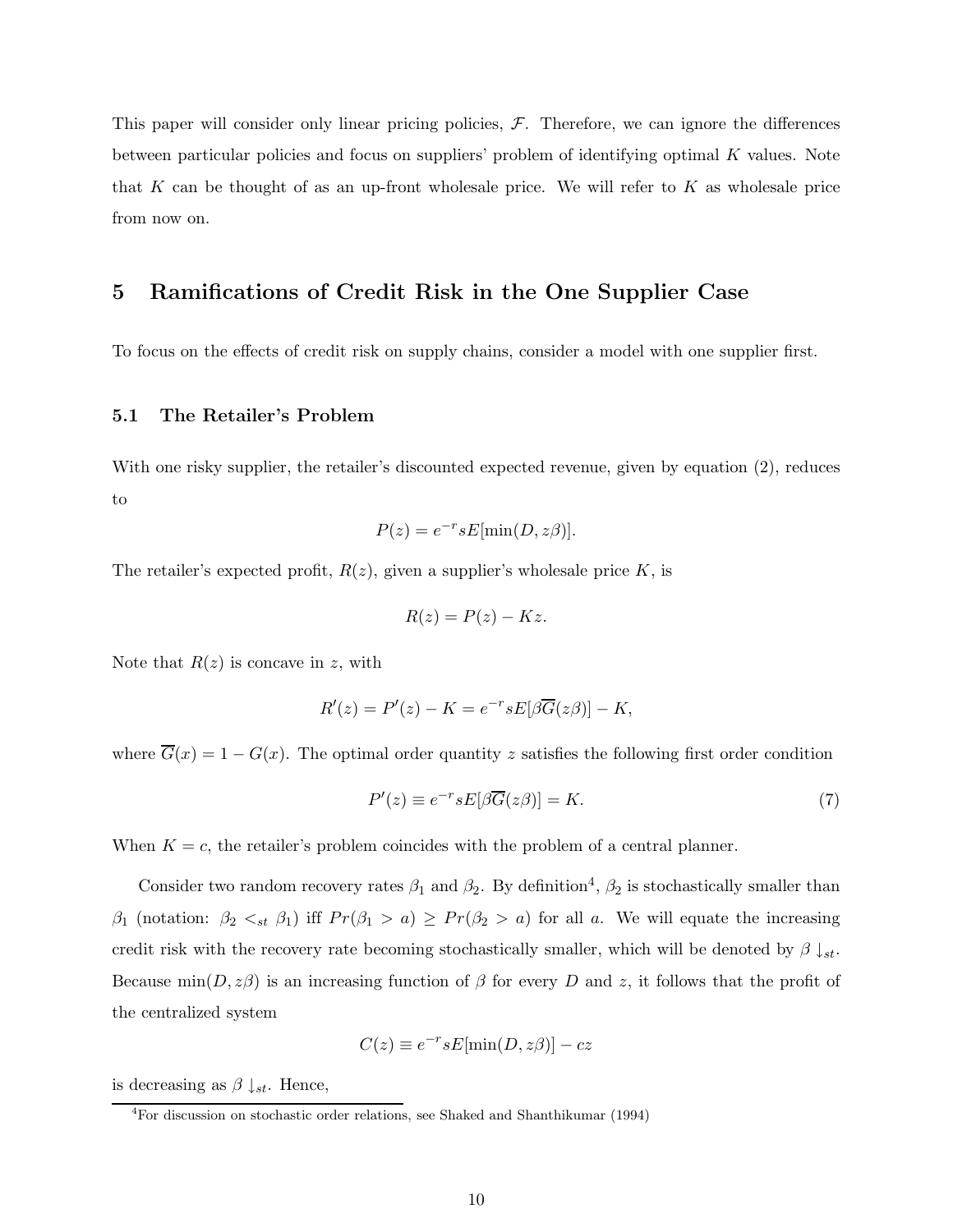**Proposition 2.** *The optimal profit of the centralized system,*  $C^* = C(z^*)$ *, decreases as credit risk increases.*

For the centralized system we are interested in identifying conditions under which we can characterize the dependence of the optimal order quantity and service level on the credit risk. Towards this goal define  $A(z, \beta) = \beta G(z\beta)$ . Then, differentiating with respect to  $\beta$ , we obtain  $A_{\beta}(z,\beta) = \overline{G}(z\beta)[1-h(z\beta)],$  where  $h(z) = z\frac{g(z)}{\overline{G}(z)}$  is the generalized failure rate, as defined by Lariviere and Porteus (2001). We would like to identify  $z$ 's for which  $A(z, \cdot)$  is increasing. Assume that  $h(\cdot)$  is increasing [Increasing Generalized Failure Rate (IGFR) property]. Many common distributions have the IGFR property. For example, any IFR (Increasing Failure Rate) distribution is also IGFR. Define  $\overline{z} = \sup\{z : h(z) \leq 1\}$ . Note that  $A(\overline{z}, \cdot)$  is increasing. Therefore, as  $\beta \downarrow_{st}$ ,  $E[A(\overline{z}, \beta)]$  decreases. Because  $E[A(\overline{z}, 0)] = 0$  and  $\frac{c}{e^{-r}s} > 0$ , there exists a random variable  $\beta_{max}$  for which  $e^{-r} s E[A(\overline{z}, \beta_{max})] < c$  and a solution to equation (7),  $z^* \leq \overline{z}$ , for  $\beta <_{st} \beta_{max}$ . The following proposition describes the effect of credit risk on the optimal order quantity and the service level of the centralized system.

**Proposition 3.** *Suppose that*  $G(\cdot)$  *is IGFR and for some random variable*  $\beta_{max}$ ,  $e^{-r} s E[A(\overline{z}, \beta_{max})]$  < *c. Then for all*  $\beta \leq_{st} \beta_{max}$  *as credit risk increases (as*  $\beta \downarrow_{st}$ )

- (i) The optimal order quantity,  $z^{central}$ , decreases.
- (ii) *The service level,*  $Pr(D < z^{central} \beta)$ *, decreases.*

*Proof.* See Appendix.

A stronger assumption on the distribution of the recovery rate *β* can make the IGFR requirement unnecessary. For example, if the recovery rate,  $\beta$ , follows a Bernoulli distribution with the probability of default *π*:

$$
\beta = \begin{cases} 0 & \text{with probability } \pi \\ 1 & \text{with probability } 1 - \pi, \end{cases}
$$

then the optimal order quantity for the centralized system is

$$
z^{central} = G^{-1} \left( 1 - \frac{c}{e^{-r}(1-\pi)s} \right),
$$
\n(8)

and the results of Proposition 3 hold without the IGFR assumption.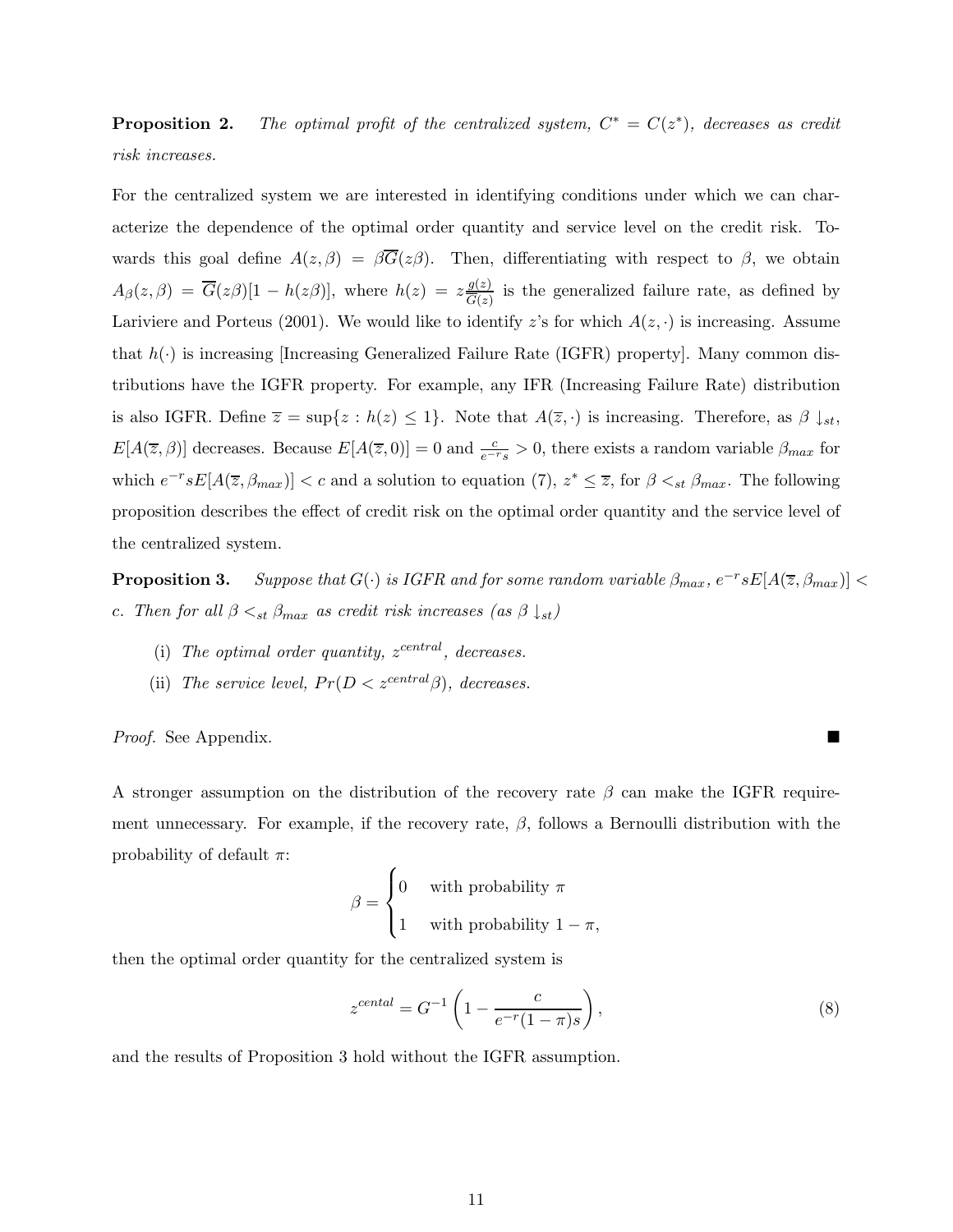## **5.2 The Supplier's Problem**

According to equation (6), the discounted expected profit of the supplier, given that she induces the retailer to order *z* is given by

$$
S(K) = (K - c)z(K).
$$

Because there is a one-to-one correspondence between the wholesale price *K* and the order quantity *z*, defined by equation (7), we can rewrite the supplier's discounted expected profit as a function of *z*:

$$
S(z) = [P'(z) - c]z.
$$
\n
$$
(9)
$$

**Proposition 4.** *There exists a solution to the supplier's problem (9). The optimal order quantity satisfies the following equation:*

$$
E\left\{\beta\overline{G}(\beta z^*)[1-h(\beta z^*)]\right\} = \frac{c}{se^{-r}}.\tag{10}
$$

*Proof.* See Appendix.

In general, equation (10) may have several solutions. To ensure that the supplier's problem is unimodal additional assumptions are needed. Assume that the recovery rate has a Bernoulli distribution with default probability  $\pi$ . Then the supplier's problem is to maximize

$$
S(z) = \left[e^{-r}(1-\pi)s\overline{G}(z) - c\right]z.
$$
\n(11)

This problem is equivalent to the problem studied in Lariviere and Porteus (2001) with unit sales revenues given by  $s(1 - \pi)e^{-r}$  and the next proposition follows directly from their Theorem 1.

**Proposition 5.** *Suppose that the demand distribution has finite mean, support on* [*a, b*)*, and function*  $G(\cdot)$  *has an increasing generalized failure rate (IGFR). Then:* 

(i) *The first order condition for supplier's problem is:*

$$
\overline{G}(z)[1-h(z)] = \frac{c}{s(1-\pi)e^{-r}}.
$$
\n(12)

(ii) The supplier's profit function is unimodal on  $[0, +\infty)$ , linear and strictly increasing on  $(0, a)$ *, strictly concave on*  $(a, \overline{z})$ *, strictly decreasing on*  $(\overline{z}, +\infty)$ *. Any solution*  $z^*$  *to equation* (12) is unique and must lie in the interval  $[a,\overline{z}]$ . The supplier's optimal order quantity is *either z*<sup>∗</sup> *or a.*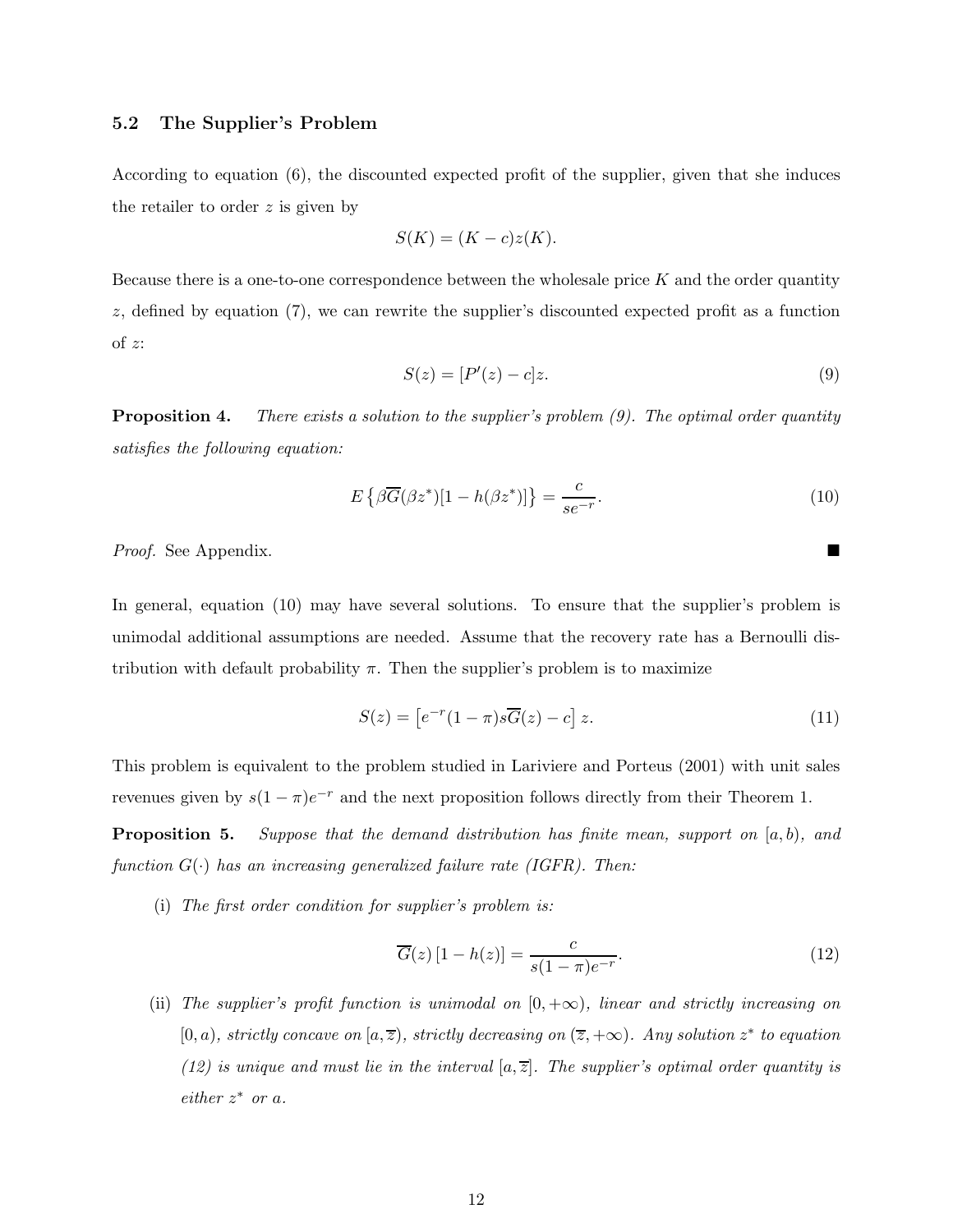Thus, the IGFR property of the demand distribution guarantees the uniqueness of the solution to the supplier's problem.

Next, consider the effects of credit risk. From equations (7) and (12), the equilibrium wholesale price is

$$
K^* = e^{-r}(1-\pi)s\overline{G}(z^*).
$$
\n(13)

Conversely, if the supplier charges wholesale price  $K^* \geq c$ , the retailer orders

$$
z^* = G^{-1} \left( 1 - \frac{K^*}{e^{-r}(1-\pi)s} \right). \tag{14}
$$

Comparing (14) with (8), because  $K^* \geq c$ , it follows that  $z^* \leq z^{central}$ , which is the familiar effect of double marginalization. It is also possible to show that total system profit is lower in the decentralized system.

Similarly to the centralized system, the performance of the decentralized system deteriorates as the default probability increases

**Theorem 1.** *For the Stackelberg game between the supplier and the retailer, the equilibrium order quantity, z*∗*, the optimal supplier's profit, S*∗*, and the optimal retailer's profit, R*∗*, are all decreasing in the default probability, π.*

*Proof.* See Appendix.

## **5.3 Performance Measures**

Theorem 1 indicates that as the default probability decreases the profits for both the supplier and the retailer rise. However, Theorem 1 does not specify which of the two firms is made relatively better off with an improvement in the credit quality. Let  $\eta(\pi) \equiv \frac{S^*}{R^*}$  represent the ratio of equilibrium profits, for a given default probability,  $\pi$ . If  $\eta(\cdot)$  is decreasing in  $\pi$ , then the supplier is relatively worse off if default risk increases. If  $\eta(\cdot)$  is increasing then in  $\pi$ , then the retailer is relatively worse off if default risk increases. Unfortunately, it is difficult to characterize function  $\eta(\cdot)$  analytically. However, using expressions (12) and (13), we can derive a lower bound for  $\eta$  as follows:

$$
\eta(\pi) = \frac{S^*}{R^*} = \frac{(K^* - c)z^*}{e^{-r}(1 - \pi)sE\min(D, z^*) - K^*z^*} \ge \frac{K^* - c}{e^{-r}(1 - \pi)s - K^*} = z^* \frac{g(z^*)}{G(z^*)} = \gamma[z^*(\pi)],
$$

where  $\gamma(z) = z \frac{g(z)}{G(z)}$ . The lower bound  $\gamma(\pi)$  represents the ratio of supplier's and retailer's profit per each sold unit. While it is not the same as the ratio of profits  $\frac{S^*}{R^*}$ , it serves as an approximation, which would be fairly precise if the probability that the retailer sells the entire order *z*<sup>∗</sup> is high.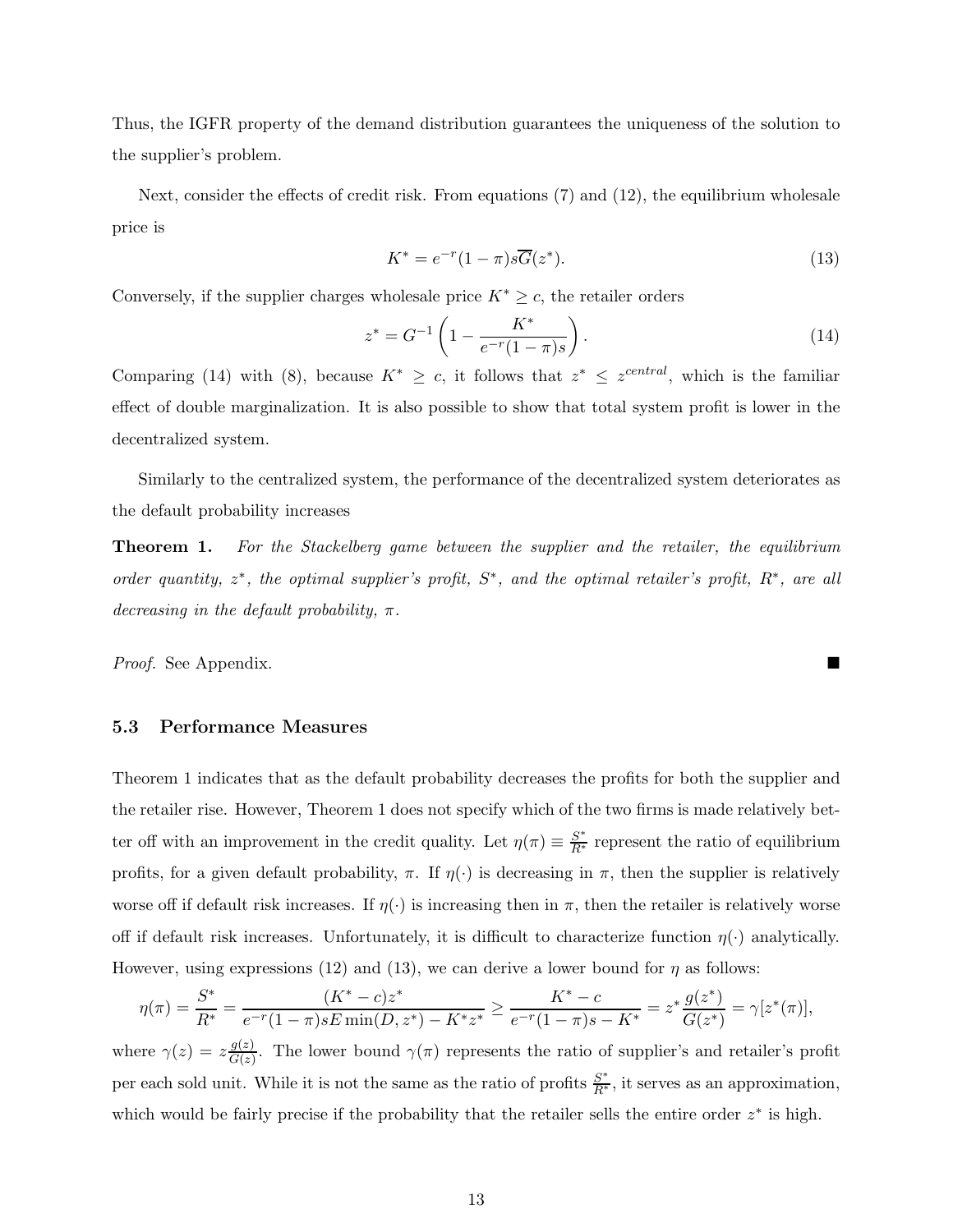This probability is related to the service level of the system, defined as  $Pr(D \lt z^*\beta)$ . This is another important measure of the supply chain performance and is equal to

$$
Pr(D < z^* \beta) = (1 - \pi)G(z^*) = \frac{e^{-r}(1 - \pi)s - K^*}{e^{-r}s}.\tag{15}
$$

The following proposition characterizes the behavior of the lower bound , *γ*, and the behavior of the ratio of the service levels of the supply chain relative to a centrally coordinated system.

**Proposition 6.** *Suppose that the lowest possible default probability is*  $\pi_0 \geq 0$ *, so that for all*  $\pi$ *,*  $\pi \geq \pi_0$ *. Let*  $z_0^*$  *be the optimal order quantity corresponding to*  $\pi_0$ *.* 

*Then, if cumulative distribution function of demand is concave (convex) on the interval*  $[0, z_0^*]$ , *then for all π:*

- (i) The ratio of the service level of the decentralized system,  $\frac{e^{-r}(1-\pi)s-K^*}{e^{-r}s}$ , over the service *level of the centralized system,*  $\frac{e^{-r}(1-\pi)s-c}{e^{-r}s}$ , *is decreasing (increasing) in*  $\pi$ .
- (ii) *The ratio of supplier's and retailer's profits per unit of sold product,*  $\frac{K^*-c}{e^{-r}(1-\pi)s-K^*}$ *, is increasing (decreasing) in π.*

## *Proof.* See Appendix. ■

The ratio of service levels is equal to the conditional probability of meeting customer's demand in the decentralized system, given that the demand is met in the centralized system. According to Proposition 6, when the cumulative demand distribution function is concave, we overestimate this conditional probability if we ignore the credit risk in the system. Thus, we underestimate the severity of the drop in the service level. On the other hand, when the cumulative demand distribution function is convex, by ignoring credit risk, we are being too pessimistic about the service levels in the decentralized system.

According to part (ii) of Proposition 6, and assuming the actual ratio of equilibrium profits behaves similarly to the lower bound, if the demand distribution function is concave then the optimal retailer's profit decreases at a faster rate than the optimal supplier's profit. Conversely, if the demand distribution function is convex then the supplier's profit decreases faster than the retailer's profit as credit risk increases.

Numerical results suggest that the actual ratio of optimal supplier's and retailer's profits,  $\eta(\pi)$ , behaves similarly to the lower bound,  $\gamma(z^*)$ , as illustrated by the following example.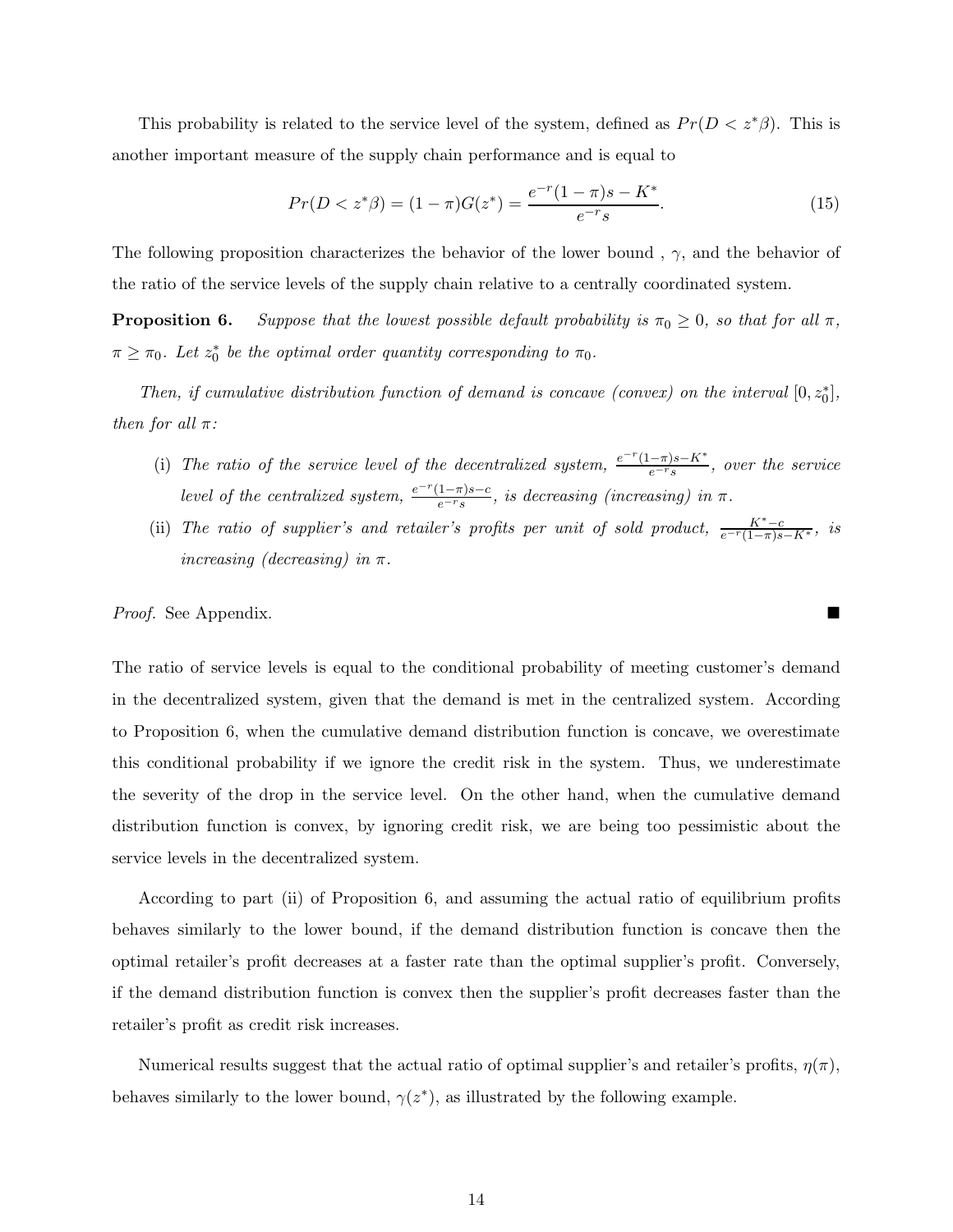#### **Example 4.**

Suppose that  $s = 100$ ,  $c = 30$  and  $r = 0.1$ . First, consider the case when demand is exponential with mean 150 units. According to Proposition 2 and Theorem 1, as credit risk increases, the optimal supplier's profit, the optimal retailer's profit and the coordinated channel profit are decreasing. These properties are illustrated in Figure 1.

Since the demand distribution function is concave, as predicted by Proposition 6, the ratio  $\frac{S^*}{R^*}$ and  $\gamma(z^*)$  should increase in  $\pi$ . Panel B of Figure 1 shows that this is indeed the case. Panel C of Figure 1 compares the profit of the decentralized system  $(S^* + R^*)$  to the profit of the centralized system  $(C^*)$ . The figure shows that the ratio  $\frac{S^*+R^*}{C^*}$  is slightly increasing in  $\pi$ .

Figure 1 also shows the results for the case where the cost and interest rate parameters are the same but the demand distribution is normal with mean 150 units and standard deviation 60. For small values of *z* (corresponding to large values of  $\pi$ ) the cumulative demand distribution function is convex. Therefore, according to Proposition 6 and as shown in Figure 1,  $\gamma(z^*)$  is decreasing for large  $\pi$ , and  $\frac{S^*}{R^*}$  has a similar behavior.

In addition, Panel C shows that the ratio of the decentralized system profit over the centralized system profit  $\frac{S^*+R^*}{C^*}$  is decreasing for large  $\pi$ .

## **6 The Effect of Correlation**

As was shown in section 5, credit risk reduces firms' profits as well as channel profit. To reduce default risk exposure, the retailer might consider placing orders with both two suppliers. Ceteris paribus, if the wholesale prices are exogenously fixed, because of the diversification, the retailer benefits from the decreasing correlation between suppliers' defaults. This section shows how the correlation affects retailer's and suppliers' profits if wholesale prices are determined endogenously.

In this section we assume that recovery rates  $\beta_i$  for each supplier follow Bernoulli distributions with probabilities of default  $\pi_i$ ,  $i = 1, 2$ . Furthermore, let  $p_{11}$  be the probability that both suppliers will default;  $p_{01}$  be the probability that the supplier 1 will survive and the supplier 2 will default, etc. The joint default distribution and the marginal probabilities,  $\pi_k$ , satisfy the following:

> $p_{00}, p_{01}, p_{10}, p_{11} \geq 0$ ;  $p_{00} + p_{01} + p_{10} + p_{11} = 1$ ;  $p_{00} + p_{01} = 1 - \pi_1$ ;  $p_{00} + p_{10} = 1 - \pi_2$ ;  $p_{11} + p_{01} = \pi_2$ ;  $p_{11} + p_{10} = \pi_1$ .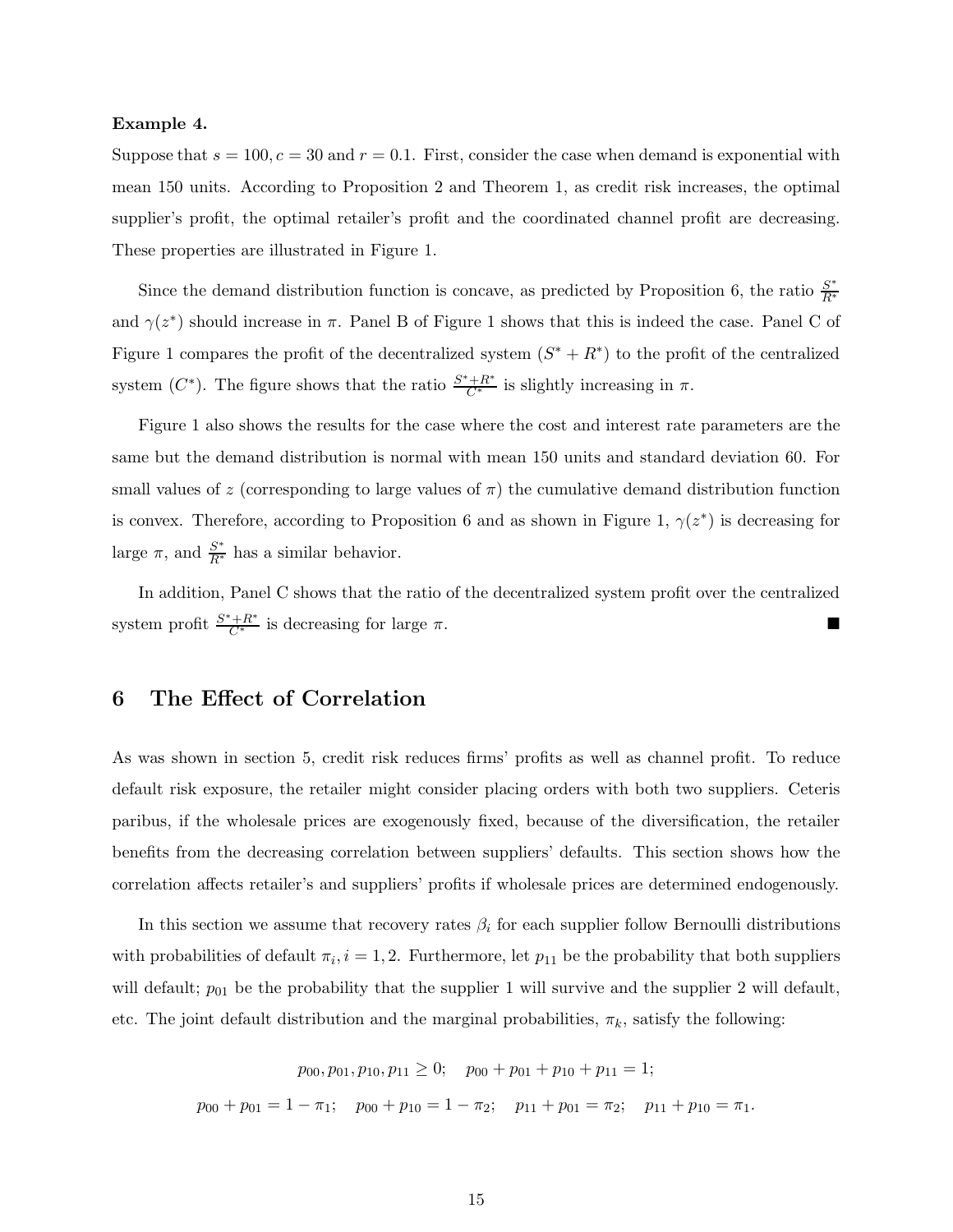We model the correlation between suppliers' defaults through values of  $p_{ij}$ . For example, if the defaults are perfectly positively correlated, then  $p_{01} = p_{10} = 0$  and  $p_{00} = 1 - \pi_1 = 1 - \pi_2$  (hence  $\pi_1 = \pi_2$ ). As the correlation decreases,  $p_{01}$  and  $p_{10}$  increase and  $p_{00}$  decreases. When defaults are perfectly negatively correlated,  $p_{11} = p_{00} = 0$  and  $p_{01} = 1 - \pi_1, p_{10} = 1 - \pi_2$ .

## **6.1 Deterministic Demand**

As we have seen in the one-supplier model, the supplier's problem could be difficult to solve. For the two-supplier model the difficulty is compounded by the game between suppliers. To develop intuition on the role of the correlation, we initially ignore one of the sources of uncertainty and assume that demand is deterministic. The insights will still be valid for the more general case of stochastic demand, where analytical solutions are not generally attainable.

#### **6.1.1 The Retailer's Problem**

Given information about the default distribution and the supplier's wholesale prices  $K_i$ ,  $i = 1, 2$ , the retailer determines how much to order from each of the suppliers so as to maximize

$$
R(z_1, z_2) = P(z_1, z_2) - K_1 z_1 - K_2 z_2, \tag{16}
$$

where

$$
P(z_1, z_2) = e^{-r} s [p_{01} \min(D, z_1) + p_{10} \min(D, z_2) + p_{00} \min(D, z_1 + z_2)].
$$
 (17)

The solution to the retailer's problem is described in the following proposition.

**Proposition 7.** *Assume that*  $e^{-r}s(1 - \pi_i) \ge K_i, i = 1, 2$ *. Then* 

$$
(z_1^*, z_2^*) = \begin{cases} (D, D) & \text{if } K_1 \le e^{-r} s p_{01} \text{ and } K_2 \le e^{-r} s p_{10} \\ (0, D) & \text{if } e^{-r} s p_{01} < K_1 < e^{-r} s (1 - \pi_1) \text{ and } K_2 < K_1 + e^{-r} s (\pi_1 - \pi_2) \\ (D, 0) & \text{if } e^{-r} s p_{10} < K_2 < e^{-r} s (1 - \pi_2) \text{ and } K_2 > K_1 + e^{-r} s (\pi_1 - \pi_2) \\ z_1^* + z_2^* = D; z_i^* \ge 0 & \text{if } K_1 > e^{-r} s p_{01}, K_2 > e^{-r} s p_{10}, \text{ and } K_2 = K_1 + e^{-r} s (\pi_1 - \pi_2) \end{cases}
$$

*Proof.* See Appendix

Figure 2 provides a graphical representation of the retailer's response described in Proposition 7.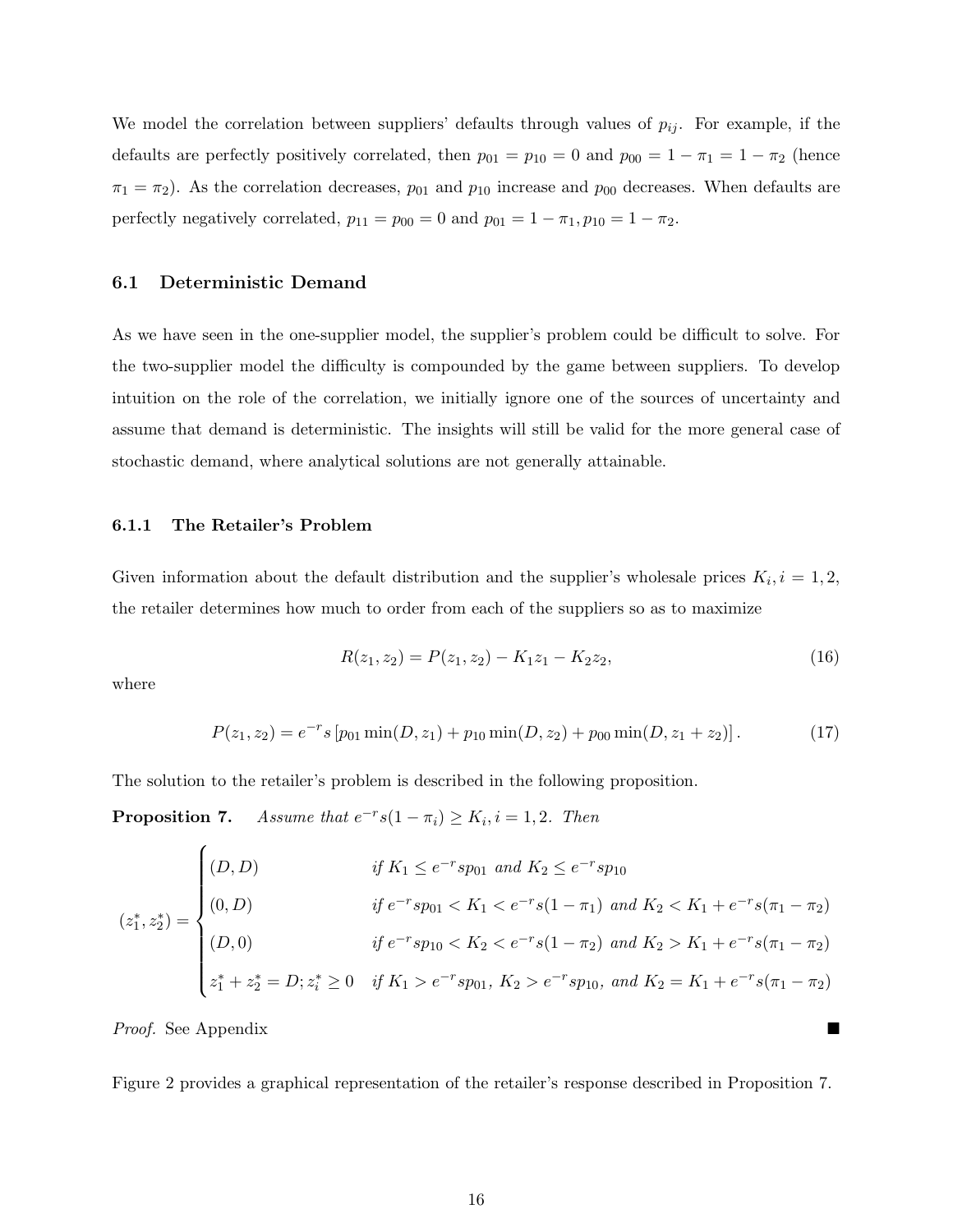#### **6.1.2 Equilibrium Solution of the Game between Suppliers**

The suppliers compete by selecting wholesale prices  $K_i$  that maximize their discounted expected profits as given in equation (6). Based on the retailer's response function the solution to the game between the suppliers is given in the following proposition.

**Proposition 8.** *Assume that either*  $e^{-r} s p_{01} > c_1$  *or*  $e^{-r} s p_{10} > c_2$ *. Then the equilibrium solution to the game between suppliers is unique and*

- (i) If  $e^{-r} s p_{01} > c_1$  and  $e^{-r} s p_{10} > c_2$ , then  $(K_1^*, K_2^*) = (e^{-r} s p_{01}, e^{-r} s p_{10})$ . The retailer's *order quantities are* (*D,D*)*.*
- (ii) If  $e^{-r} s p_{01} > c_1$  and  $e^{-r} s p_{10} \le c_2$ , then  $(K_1^*, K_2^*) = [c_2 \varepsilon e^{-r} s (\pi_1 \pi_2), c_2 \varepsilon]$  for a *small*  $\varepsilon$ *. The retailer's order quantities are*  $(D, 0)$ *.*
- (iii) If  $e^{-r} s p_{01} \le c_1$  and  $e^{-r} s p_{10} > c_2$ , then  $(K_1^*, K_2^*) = [c_1 \varepsilon, c_1 \varepsilon + e^{-r} s (\pi_1 \pi_2)]$  for a *small*  $\varepsilon$ *. The retailer's order quantities are*  $(0, D)$ *.*

Figure 2 shows the unique equilibrium solution described in Proposition 8.

## **6.1.3 Defaults Correlation and Supply Chain Profits**

Part (i) of Proposition 8 is the most relevant to the study of the correlation effects, because in this case both suppliers participate in the game. Using expressions for the equilibrium prices and order quantities, under hypothesis of part (i) in Proposition 8, the equilibrium retailer's and suppliers' profits are

$$
R^* = e^{-r} s D (p_{01} + p_{10} + p_{00}) - e^{-r} s p_{01} D - e^{-r} s p_{10} D = e^{-r} s p_{00} D \qquad (18a)
$$

$$
S_1^* = (e^{-r} s p_{01} - c_1) D \tag{18b}
$$

$$
S_2^* = (e^{-r} s p_{10} - c_2) D. \tag{18c}
$$

Therefore, the total supply chain profit is

$$
U^* = (e^{-r}sp_{01} - c_1) D + (e^{-r}sp_{10} - c_2) D + e^{-r}sp_{00} D = e^{-r}s(1 - p_{11})D - c_1D - c_2D.
$$
 (19)

The coordinated channel profit is

$$
C^* = e^{-r} s D (p_{01} + p_{10} + p_{00}) - c_1 D - c_2 D = e^{-r} s (1 - p_{11}) D - c_1 D - c_2 D.
$$
 (20)

Using these explicit expressions for profits and noting that as the correlation between defaults changes from the perfect negative to the perfect positive the default distribution parameters change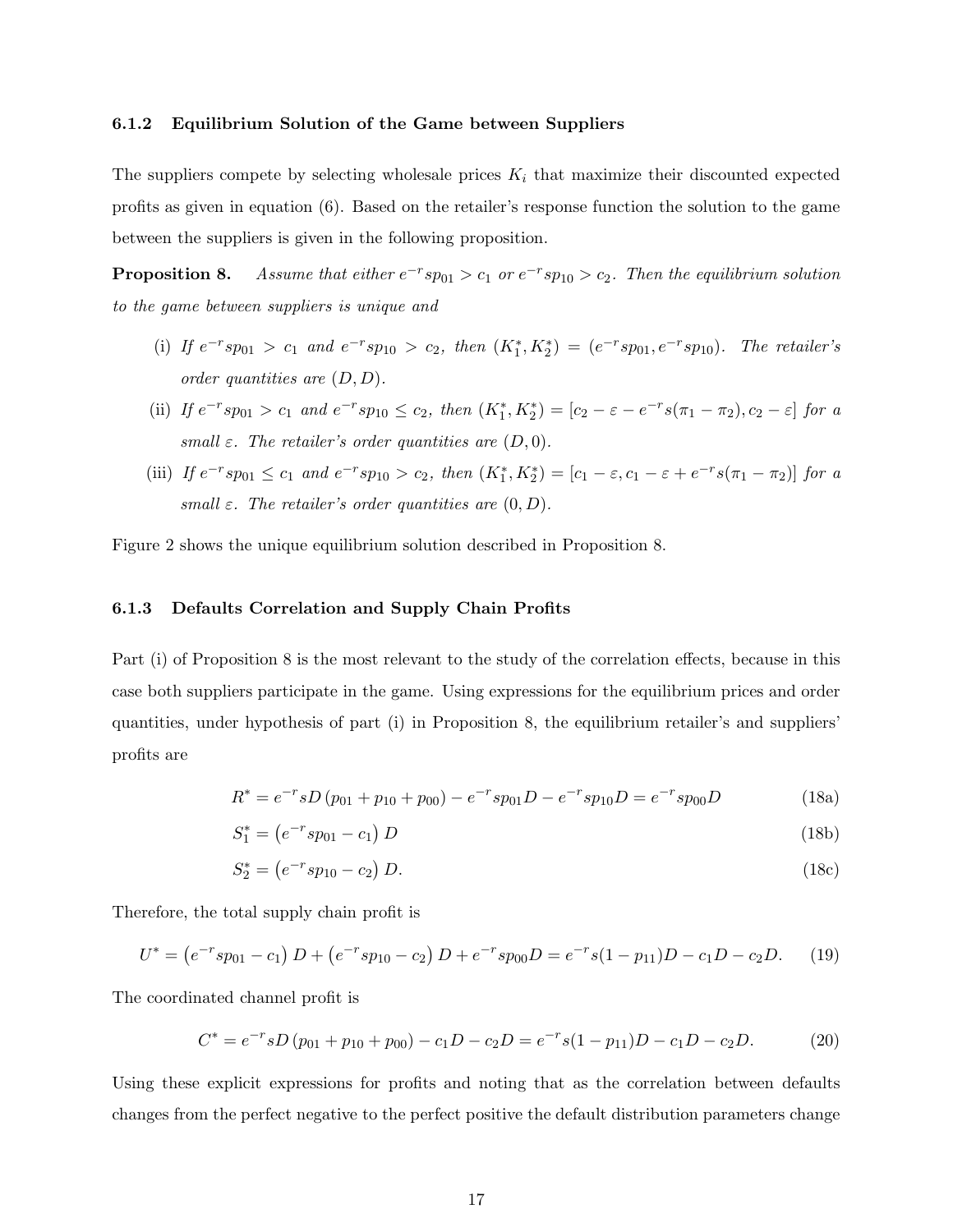from  $(p_{01} = 1 - \pi_1, p_{10} = 1 - \pi_2$  and  $p_{00} = p_{11} = 0$ ) to  $(p_{00} = 1 - \pi, p_{01} = p_{10} = 0, p_{11} = \pi)$ , we immediately obtain the following result:

**Theorem 2.** *Assume that*  $e^{-r} s p_{01} > c_1$  *and*  $e^{-r} s p_{10} > c_2$ *. Then the channel profit is equal to the coordinated channel profit*  $(U^* = C^*)$  *and, therefore, equilibrium solution*  $(K_1^*, K_2^*)$  *are channel coordinating. In addition, as the correlation between defaults increases:*

- (i) The supply chain profit,  $U^* = C^*$ , decreases
- (ii) *The retailer's profit, R*∗*, increases*
- (iii) *The suppliers' profits,*  $S_1^*$  *and*  $S_2^*$ *, decrease.*

It follows from Theorem 2 that the retailer would prefer the suppliers' defaults to be positively correlated. The positive correlation between defaults induces high competition between suppliers, which leads to lower wholesale prices, compensating the retailer for the loss of diversification benefits. Conversely, suppliers prefer to have the defaults that are negatively correlated. When the defaults are perfectly negatively correlated there is no competition between the suppliers (in the probabilistic states of nature where one of the suppliers survived the other one defaulted), therefore, each supplier behaves as a monopolist and extracts all of the system profits.

If it were feasible, the suppliers would benefit by decreasing their defaults' correlation. The correlation between defaults can be reduced by using different production technologies, different raw materials sources, by placing production facilities in different parts of the country (or different countries). This might provide firms with incentives to expand their global operations.

Finally, note that the supply chain profit increases as the correlation of defaults decreases. Therefore, what is good for the supplier is also good for the channel, but detrimental for the retailer.

#### **6.2 Stochastic Demand**

#### **6.2.1 The Retailer's Problem**

Given wholesale prices  $K_1$  and  $K_2$ , the retailer maximizes her discounted expected profit,

$$
R(z_1, z_2) = P(z_1, z_2) - K_1 z_1 - K_2 z_2, \tag{21}
$$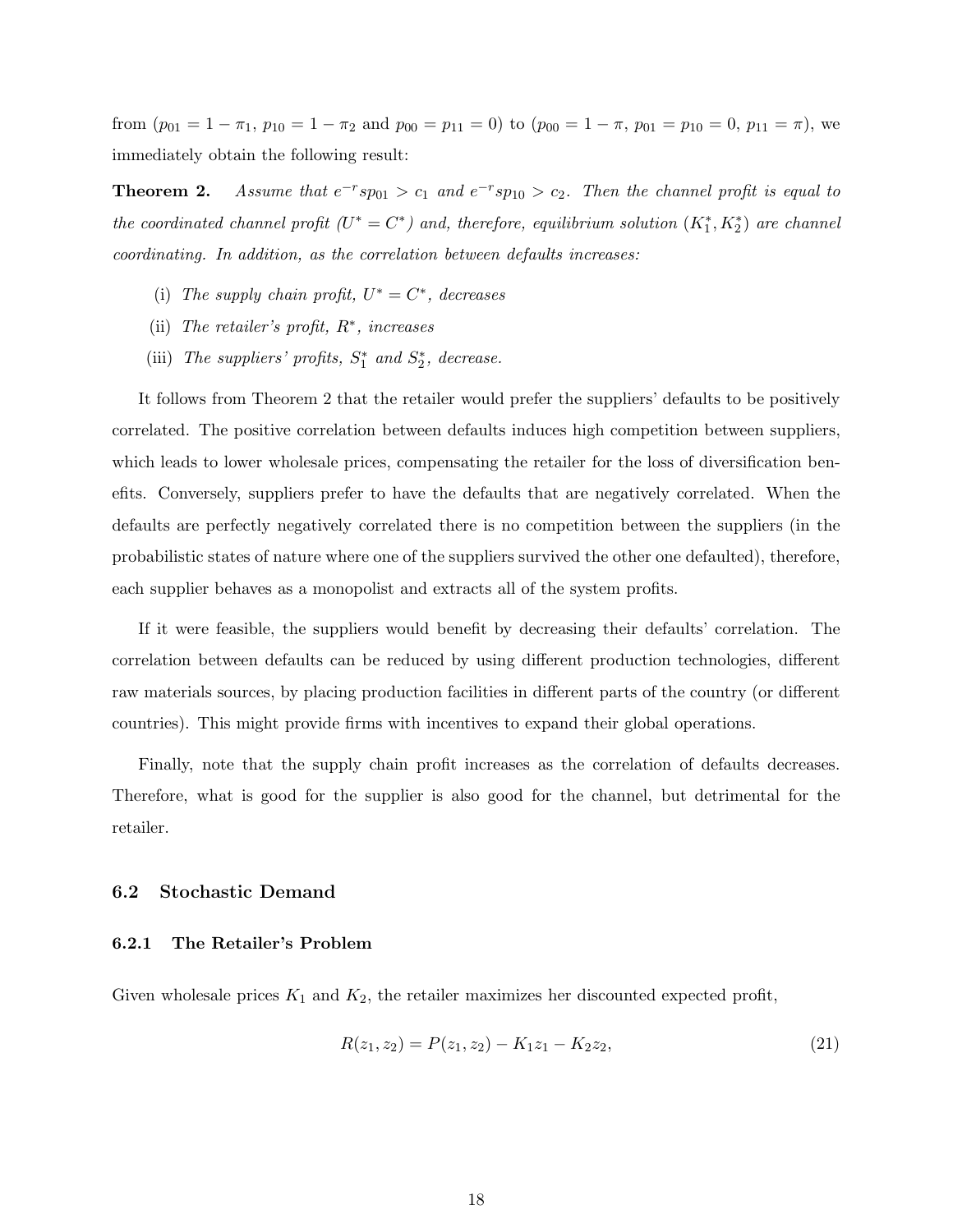where

$$
P(z_1, z_2) = e^{-r} s E \left[ \min(D, z_1 \beta_1 + z_2 \beta_2) \right] =
$$
  
= 
$$
e^{-r} s \left\{ p_{01} E \left[ \min(D, z_1) \right] + p_{10} E \left[ \min(D, z_2) \right] + p_{00} E \left[ \min(D, z_1 + z_2) \right] \right\}.
$$
 (22)

The following proposition summarizes the solution of the retailer's problem with stochastic demand. **Proposition 9.** *The optimal order quantities,* (*z*1*, z*2)*, for the problem in (21), (22) satisfy the*

*following systems of equations:*

$$
If \begin{cases} K_2 \ge \frac{p_{00}}{1-\pi_1} K_1 + e^{-r} s p_{01}, \\ K_1 \le e^{-r} s (1-\pi_1) \end{cases} \qquad Then \begin{cases} e^{-r} s (1-\pi_1) \overline{G}(z_1) = K_1 \\ z_2 = 0. \end{cases} \tag{23}
$$

$$
If \begin{cases} K_1 \ge \frac{p_{00}}{1 - \pi_2} K_2 + e^{-r} s p_{10}, \\ K_2 \le e^{-r} s (1 - \pi_2) \end{cases} \qquad Then \begin{cases} z_1 = 0 \\ e^{-r} s (1 - \pi_2) \overline{G}(z_2) = K_2. \end{cases} \tag{24}
$$

$$
If \begin{cases} K_1 < \frac{p_{00}}{1 - \pi_2} K_2 + e^{-r} s p_{10}, \\ K_2 < \frac{p_{00}}{1 - \pi_1} K_1 + e^{-r} s p_{01} \end{cases} \qquad \text{Then } \begin{cases} e^{-r} s \left[ p_{01} \overline{G}(z_1) + p_{00} \overline{G}(z_1 + z_2) \right] = K_1 \\ e^{-r} s \left[ p_{10} \overline{G}(z_2) + p_{00} \overline{G}(z_1 + z_2) \right] = K_2. \end{cases} \tag{25}
$$
\n
$$
Otherwise \qquad \begin{cases} z_1 = 0 \\ z_2 = 0. \end{cases} \tag{26}
$$

*Proof.* See Appendix

Figure 3 provides a graphical representation of the retailer's response function described in Proposition 9.

The following result will be needed to prove the existence of an equilibrium in the subsequent analysis.

**Corollary 2.** *For any supplier i, the optimal order quantity*  $z_i(K_i, K_{-i})$  *is a continuous function of K*<sup>i</sup> *for a fixed wholesale price of the other supplier K*−i*.*

*Proof.* See Appendix

## **6.2.2 Equilibrium Solution of the Suppliers' Game**

The suppliers maximize their discounted expected profits given by equation (6). Observe that  $K_i > e^{-r}(1-\pi_i)s, i = 1, 2$  is a dominated strategy for each of the suppliers. Therefore, it is sufficient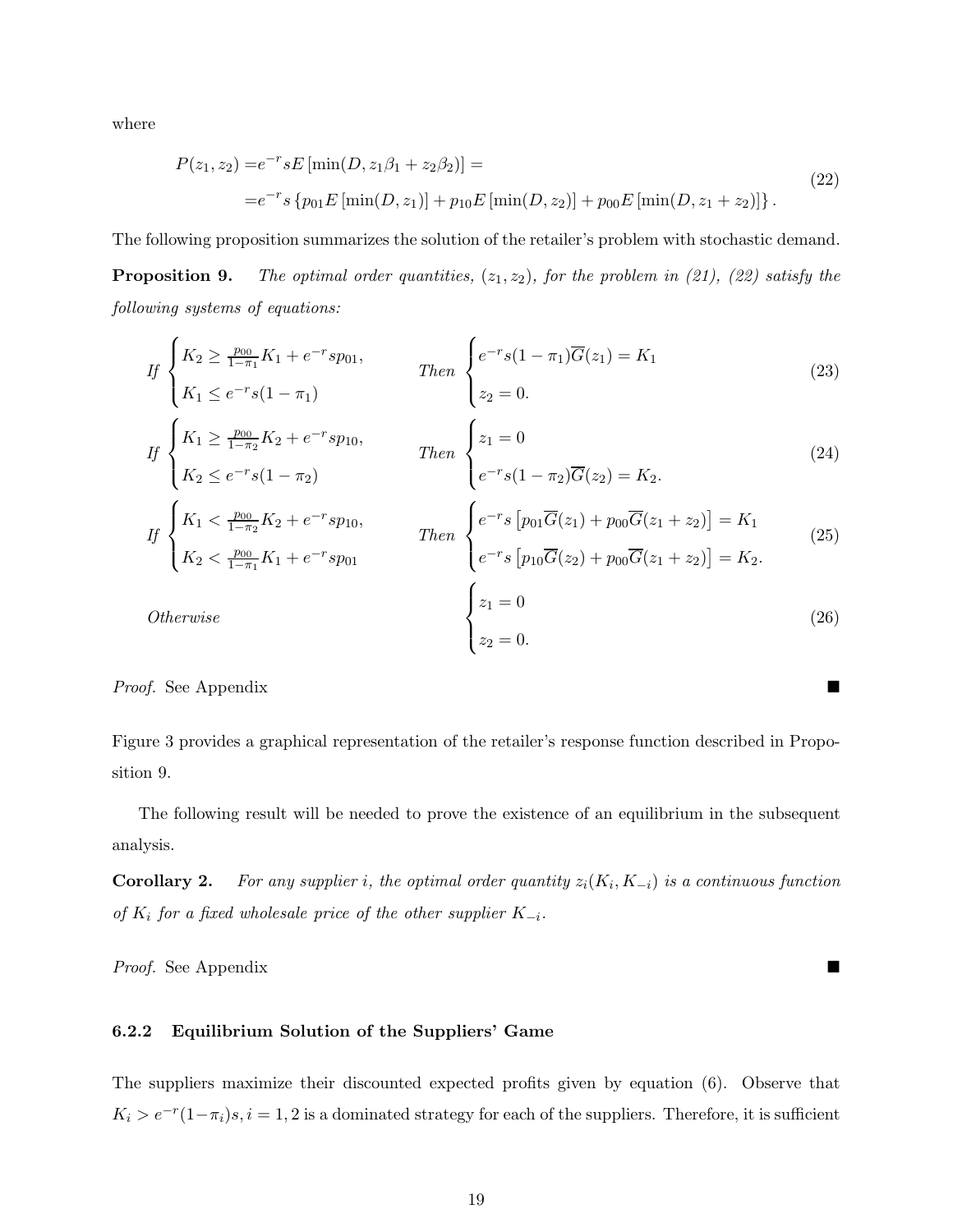to consider suppliers pricing policies restricted in the rectangle  $[0, e^{-r}(1 - \pi_1)s] \times [0, e^{-r}(1 - \pi_2)s]$ . By Corollary 2,  $z(\cdot, \cdot)$  is a continuous function. Therefore, from Glicksberg (1952) Theorem we derive the following

#### **Proposition 10.** *There exists a mixed-strategy equilibrium solution to the suppliers' game.*

It is difficult to show, however, that there exists a pure-strategy equilibrium for this game. The game is not supermodular, therefore, the results in Topkis (1998) cannot be applied. It is also difficult to produce parsimonious conditions that would ensure quasi-concavity of the suppliers' profit functions, even though we can verify this property for particular distributions (normal, exponential). Therefore, we cannot invoke results from Debreu (1952). For simplicity, assume that the problem is symmetric, that is  $c_1 = c_2 = c$  and  $\pi_1 = \pi_2 = \pi$  (consequently,  $p_{01} = p_{10}$ ). Then, if there exists a symmetric pure-strategy equilibrium, it can be characterized in the next proposition.

**Proposition 11.** *If there exists a symmetric pure-strategy equilibrium, then the equilibrium order*  $quantities, z_1^* = z_2^* = z^*$ , satisfy

$$
p_{01}\overline{G}(z)[1-h(z)] + p_{00}\overline{G}(2z)\left[1-\frac{1}{2}h(2z)\right] + \frac{p_{00}^2 g^2(2z)z}{p_{10}g(z) + p_{00}g(2z)} = \frac{c}{e^{-r}s}.
$$
 (27)

*The equilibrium wholesale prices are*

$$
K_1^* = K_2^* = e^{-r} s \left[ p_{01} \overline{G}(z^*) + p_{00} \overline{G}(2z^*) \right]. \tag{28}
$$

*Proof.* See Appendix

Based on Proposition 11 we suggest the following two-step procedure for computing a symmetric pure-strategy equilibrium (if it exists):

- 1. Solve equation (27) to find an optimal order quantity *z*∗.
- 2. Compute the corresponding equilibrium wholesale price, *K*∗, using equation (28).

Note that the supplier's profit function is piecewise defined

 $S_i(K_i, K_{-i}) =$  $\sqrt{ }$  $\begin{array}{c} \end{array}$  $\overline{\mathcal{L}}$  $S_i^{all}(K_i, K_{-i})$  if the retailer orders only from supplier *i*  $S_i^{share}(K_i, K_{-i})$  if the retailer orders from both suppliers  $S_i^{none}(K_i, K_{-i})$  if the retailer does not order from supplier *i*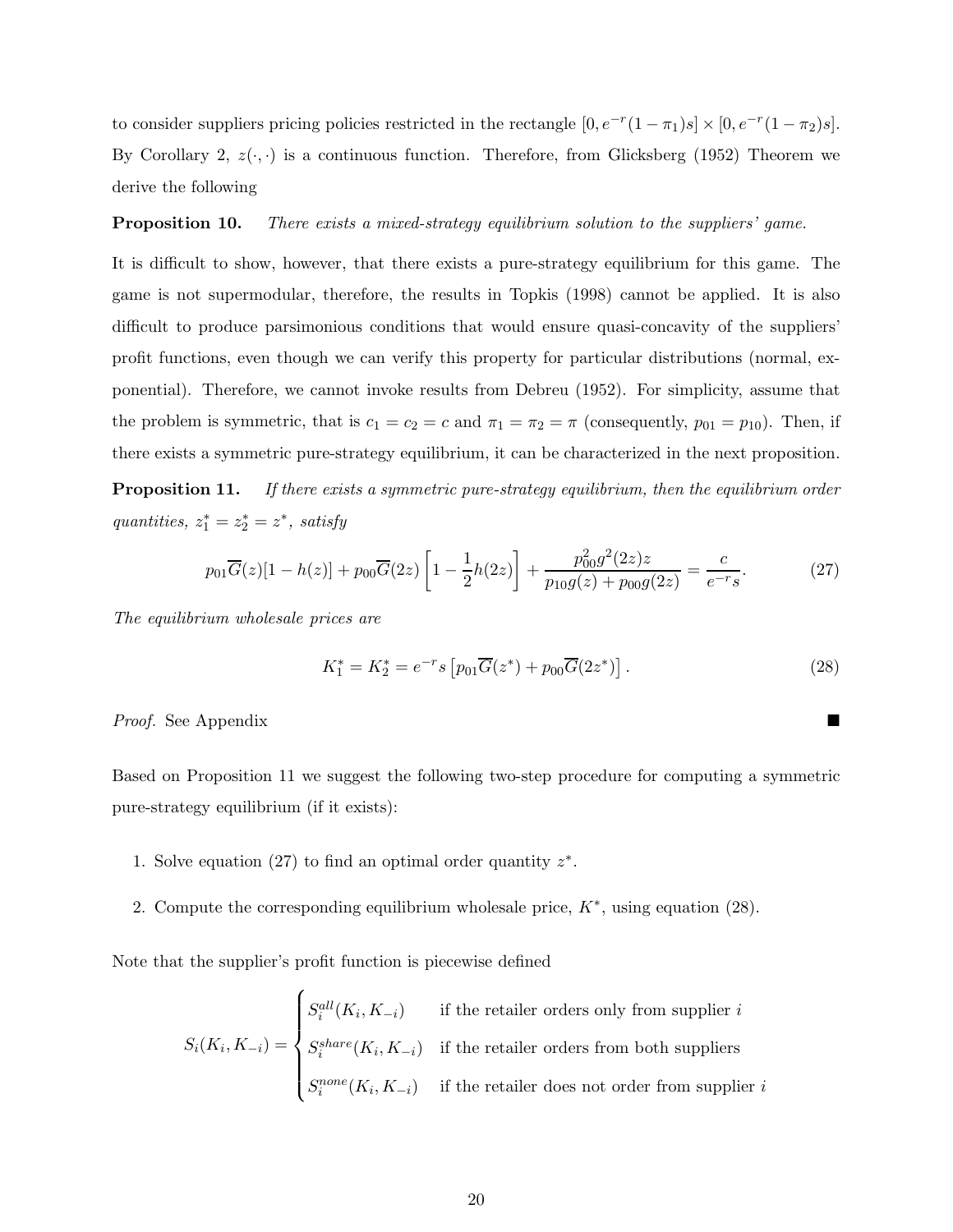The two-step procedure above finds the equilibrium point using only the  $S_i^{share}$  part of the supplier's profit function. Because  $S_i^{none}(K_i, K_{-i}) \equiv 0$ ,  $\max_{K_i} \{ S_i^{share}(K_i, K_{-i}) \} \geq \max_{K_i} \{ S_i^{none}(K_i, K_{-i}) \}.$ The following lemma provides conditions under which the maximum of  $S_i^{share}$  also dominates the maximum of  $S_i^{all}$ . Let  $K^{mon}$  correspond to the equilibrium wholesale price of a one-supplier model. A subindex, *i*, identifying supplier, is implied in the following statement.

### **Lemma 1.**

*Assume that the demand distribution function is IGFR. Then for all*  $\hat{K} < K^{mon}$ 

$$
\max_{K} S^{share}(K, \widehat{K}) \ge \max_{K} S^{all}(K, \widehat{K})
$$

*Proof.* See Appendix

Therefore, under the conditions of Lemma 1, the maximum of  $S^{share}$  is also the global maximum of the supplier's profit function *S*.

#### **6.2.3 Default Correlation and Supply Chain Profits**

While it is difficult to characterize the equilibrium solution in general, special cases of perfect positive and perfect negative correlation between defaults lend themselves to analysis rather easily. To study the supply chain performance at intermediate values of the defaults' correlation, we resort to numerical analysis.

#### **Example 5. (Arbitrary Correlation. Exponential Demand Distribution)**

Suppose that the demand distribution is exponential with mean 150 units and that the values of the other parameters are  $s = 100, c_1 = c_2 = c = 10, r = 0.1, \pi_1 = \pi_2 = \frac{1}{2}$ . Note that a value  $\pi = \frac{1}{2}$  is extremely high from a practical perspective, however, this is the only value that allows us to consider the full range of correlations (from perfect negative to perfect positive) in a symmetric game. Using the two-step procedure described in the previous subsection we establish the symmetric equilibrium order quantity,  $z^*$ , and wholesale price,  $K^*$ , for different values of  $p_{00}$ . Figure 4 shows the results.

Figure 4 illustrates that as the correlation between suppliers' defaults increases, the system profit and suppliers' profits decrease, while the retailer's profit increases.

Similar results are obtained for other demand distributions. Just as in the case of deterministic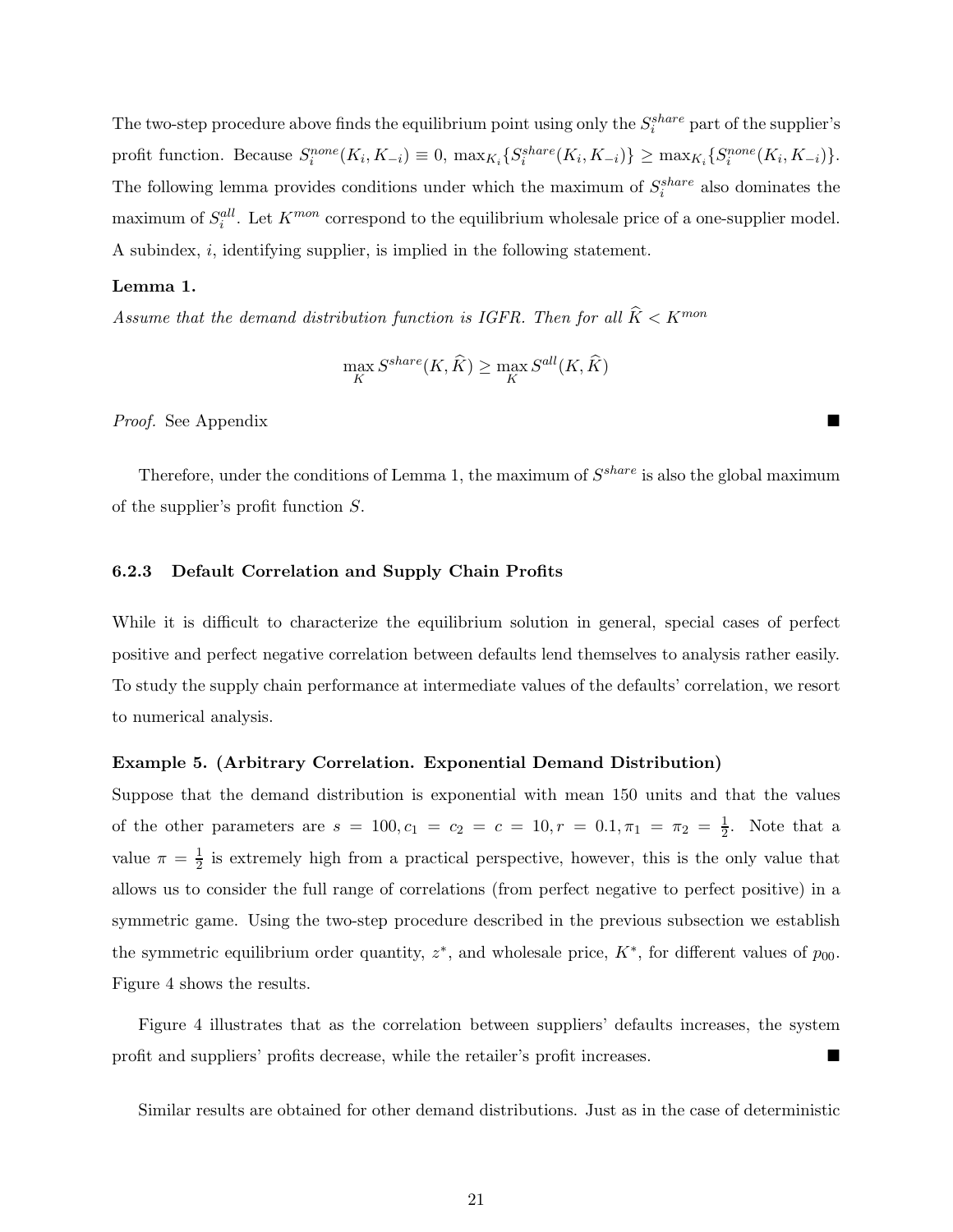demand, we observe that a positive correlation between the defaults induces more intense competition between the suppliers, benefiting the retailer. While the supply chain as a whole benefits from the diversification, the retailer makes the least profits when the defaults are perfectly negatively correlated. Because of this conflict of interests, the responsibilities of the central planner in a supply chain cannot be delegated to the retailer.

## **7 Conclusion**

The recent experience with high level of corporate defaults have reinforced the importance of credit risk management, not only as a treasury function but also in the context of operational planning. While related operational random yield and financial defaults literatures are quite extensive, we believe that this paper is one of the first to address supply-chain management questions in the presence of financial credit risk. Specifically, using a simple one-period model of a supply chain with one retailer and two risky suppliers, this paper studies questions of supplier selection, pricing and ordering policies among firms. In our model, the suppliers compete for business from the retailer, and are, collectively, Stackelberg leaders in a game with the retailer.

Although, in general, the timing of the payments from the retailer to the suppliers is important, we prove that a family of general linear pricing policies can be divided into equivalence classes such that, in equilibrium, the suppliers, the retailer, and the channel are not concerned with the timing of payments.

A one-supplier model confirms that default risk has detrimental effect on firms in a supply chain. We identify sufficient conditions for the existence and the uniqueness of the equilibrium in the game between the supplier and the retailer and provide an equation that the equilibrium order quantity must satisfy. Analysis of the one-supplier model shows that the supplier, the retailer, the channel, and the coordinated channel profits are decreasing in the default probability. Furthermore, the rate of profits decline for firms in different echelons of the supply chain depends on the concavity or convexity of the demand's cumulative distribution function.

With more than one supplier, the retailer may decide to hedge default risk by splitting orders. If the wholesale prices were *exogenously* fixed, then, as one would expect, the negative correlation between default events yields higher diversification benefits to the retailer. However, in our competitive environment, the wholesale prices are determined *endogenously* by the suppliers. We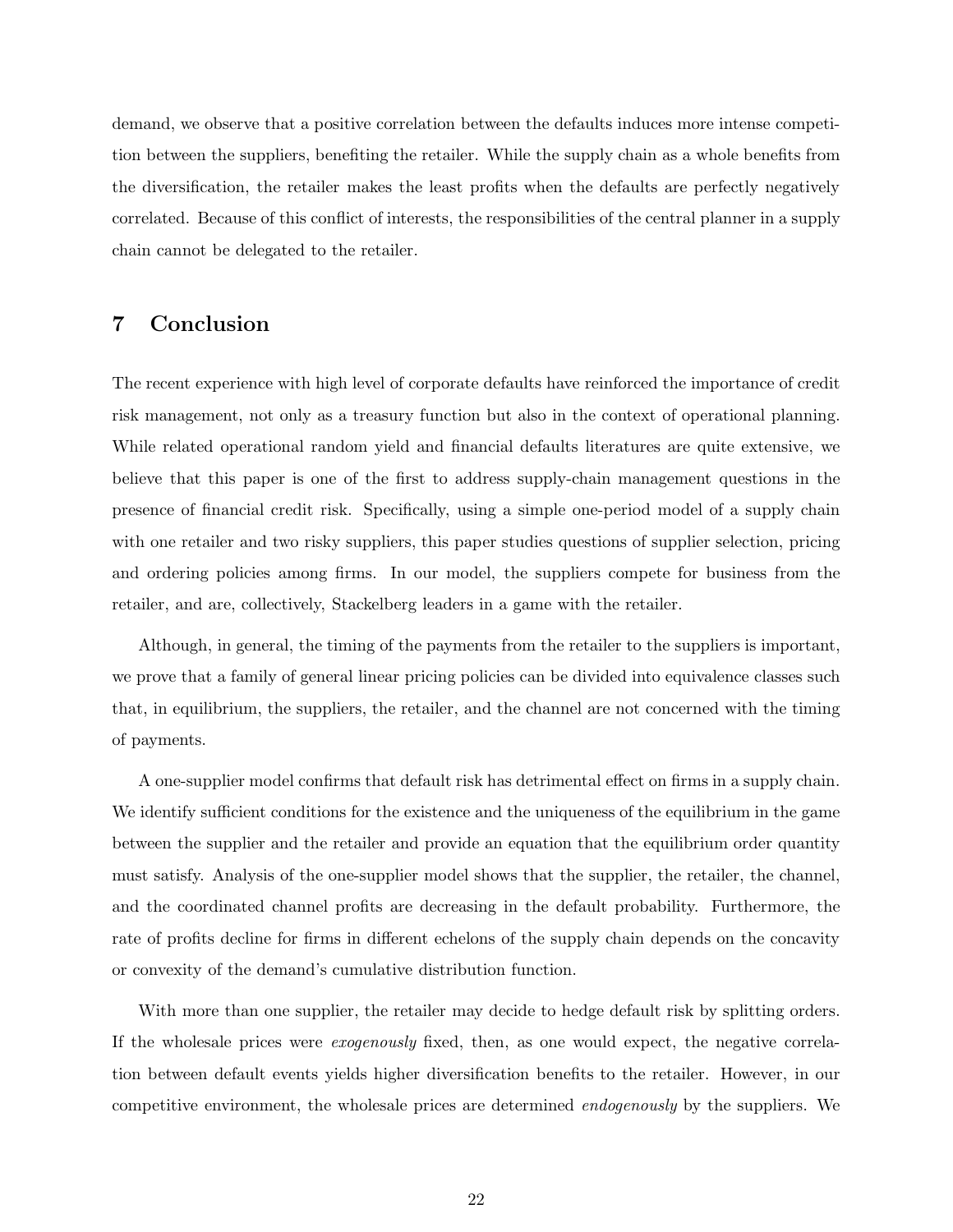are able to find equilibrium solutions analytically when demand is deterministic or when demand is stochastic and default correlation is either one or minus one. For the model with stochastic demand and arbitrary correlation we compute the equilibrium solution numerically. The analysis of the equilibrium solution shows that the positive correlation between default events stimulates competition between suppliers leading to lower wholesale prices. The benefits to the retailer, due to the lower wholesale prices, far outweigh the losses due to the weaker diversification. Therefore, contrary to initial intuition about the advantages of the diversification, positive default correlation benefits the retailer. We also show that a negative default correlation benefits the suppliers and the channel as a whole. Thus, incentives of the retailer and the channel are misaligned. The retailer should not be delegated to coordinate the channel. Further, the suppliers can benefit by making their defaults processes as negatively correlated as possible. For example, they may attempt to sell to different customers, use different production technologies, procure from different raw materials sources, and reduce exposures to common country specific risks or common catastrophic events.

In our analysis we have made several simplifying assumptions. For example, we assumed that the retailer cannot default, the default distribution of suppliers does not depend on the order quantities, the production lead times for both suppliers are equal. However, even in a simple model, including credit risk considerations into operational planning significantly affects ordering and pricing decisions in a supply chain and alters the nature of competition among firms. It remains for future research to study the effects of weakening these assumptions.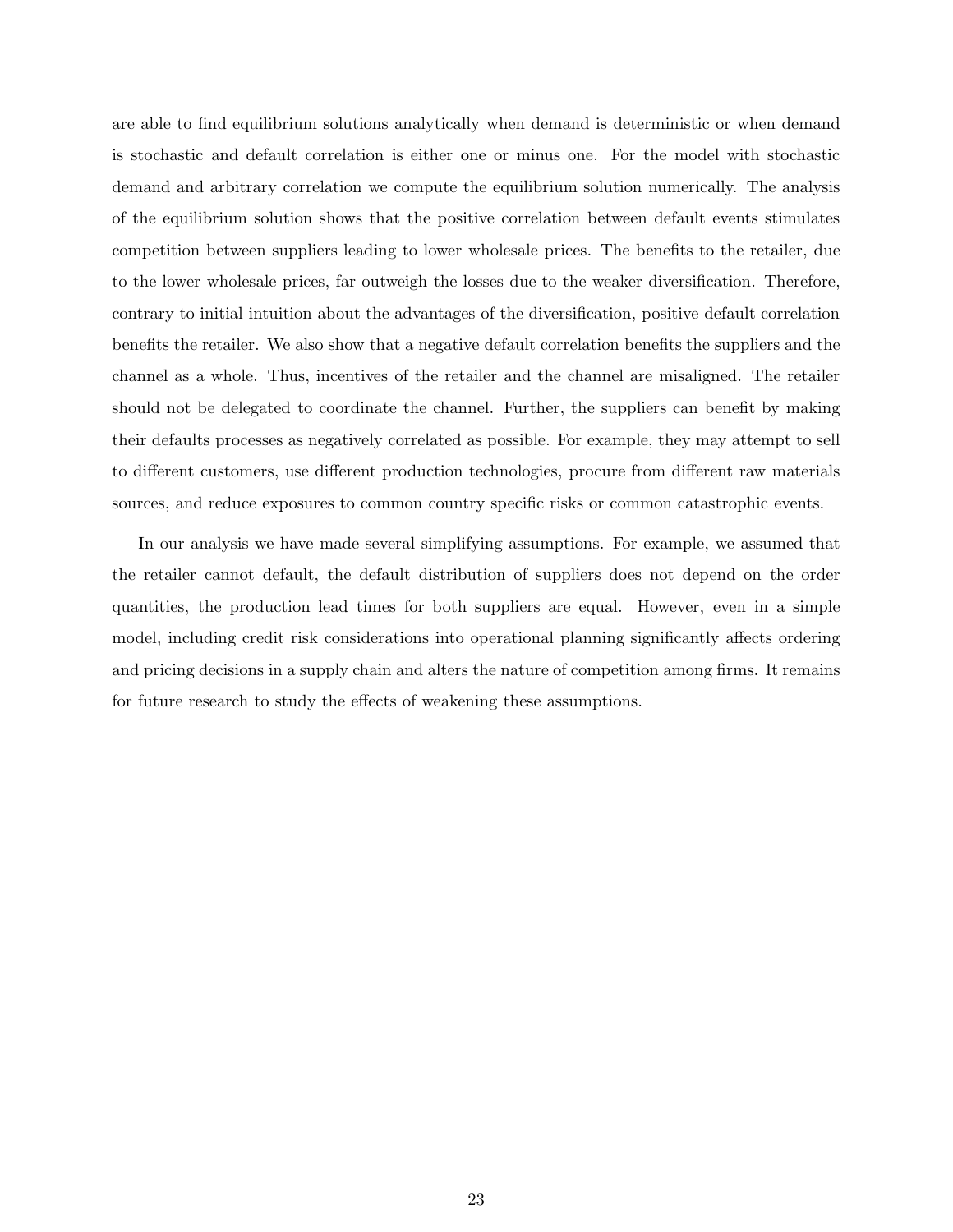## **Figure 1: Comparisons of profits for normal and exponential demand distributions**

The figure shows the optimal profits, ratio of supplier and retailer profits with lower bounds, and ratio of decentralized to centralized system profits for the normal and exponential demands. The case parameters are  $s=100$ ;  $c=30$ ;  $r=0.10$ . For the normal demand, the mean is 150 and std. deviation is 60. For the exponential demand, the mean is 150 units.



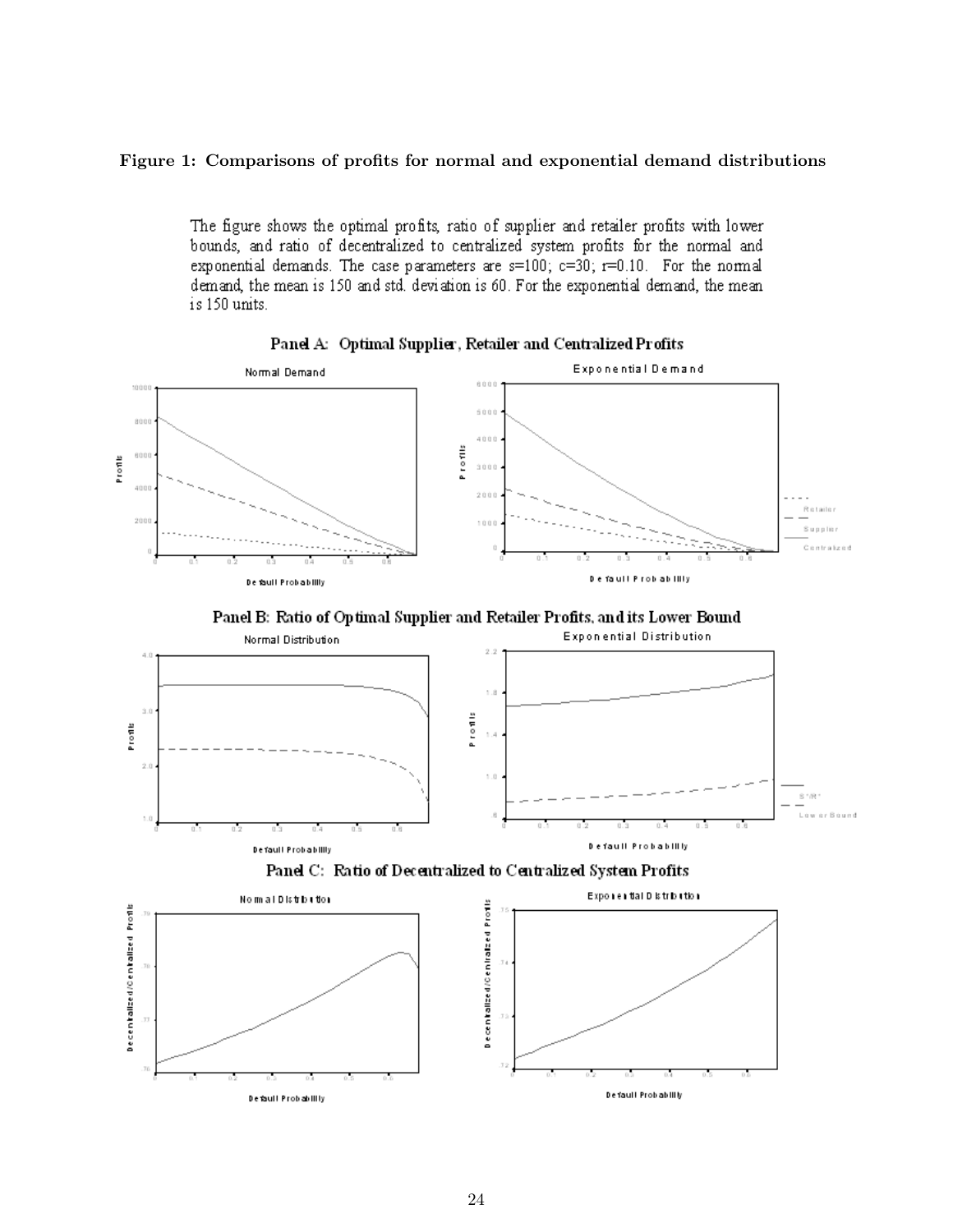**Figure 2: Retailer's response function and equilibrium solution to the game between suppliers when demand is deterministic.**



**Figure 3: Retailer's response function to wholesale prices**  $K_i$ ,  $i = 1, 2$  when demand is **stochastic.**

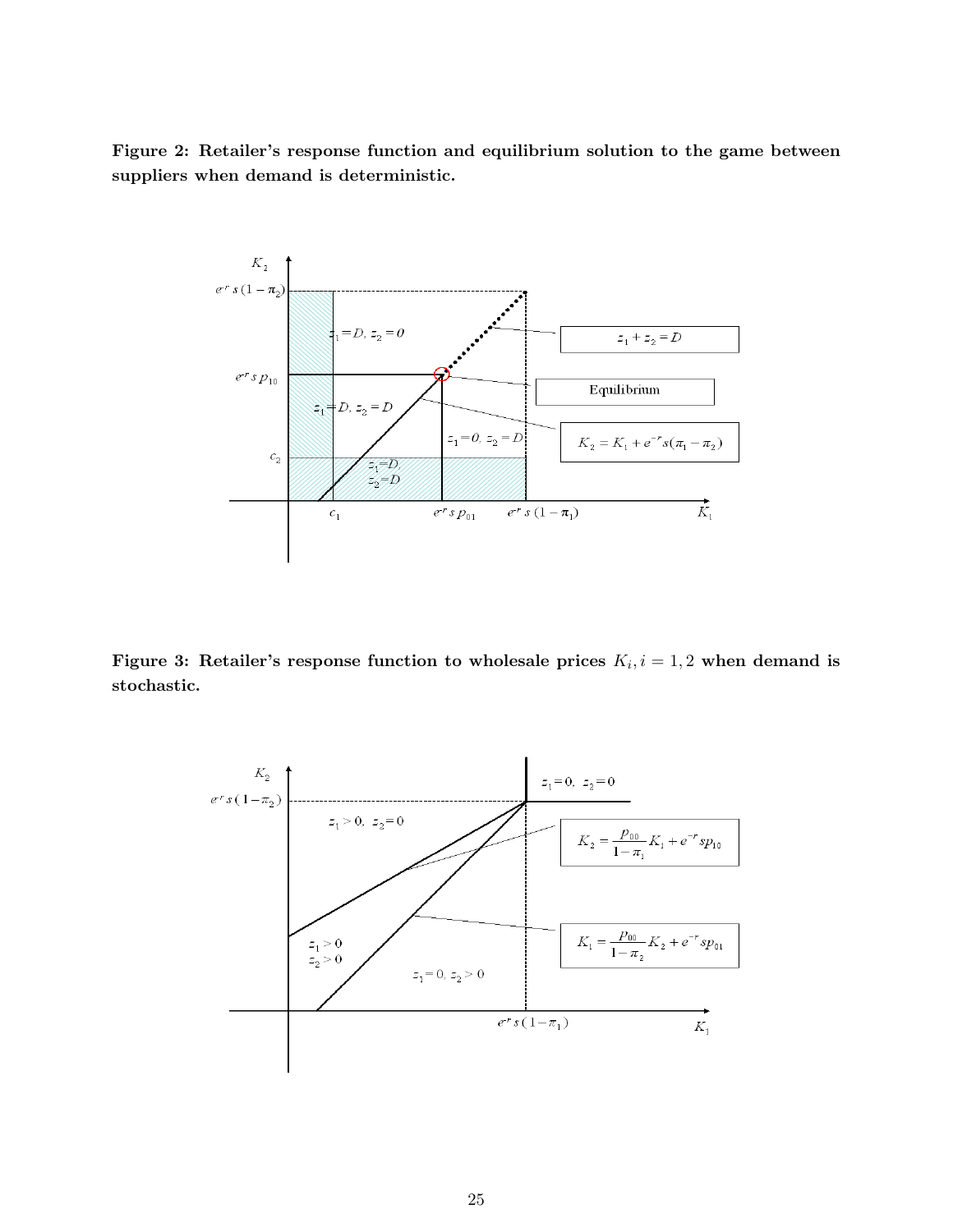**Figure 4: Symmetric Equilibrium Results for Exponential Demand**

The figures show the symmetric equilibrium retailer order quantities, wholesale prices and profits as a function of the probability parameter,  $p_{00}$ , that controls default correlation. The case parameters are  $s=100$ ;  $c=30$ ;  $r=0.10$ . Exponential demand with mean 150 units.

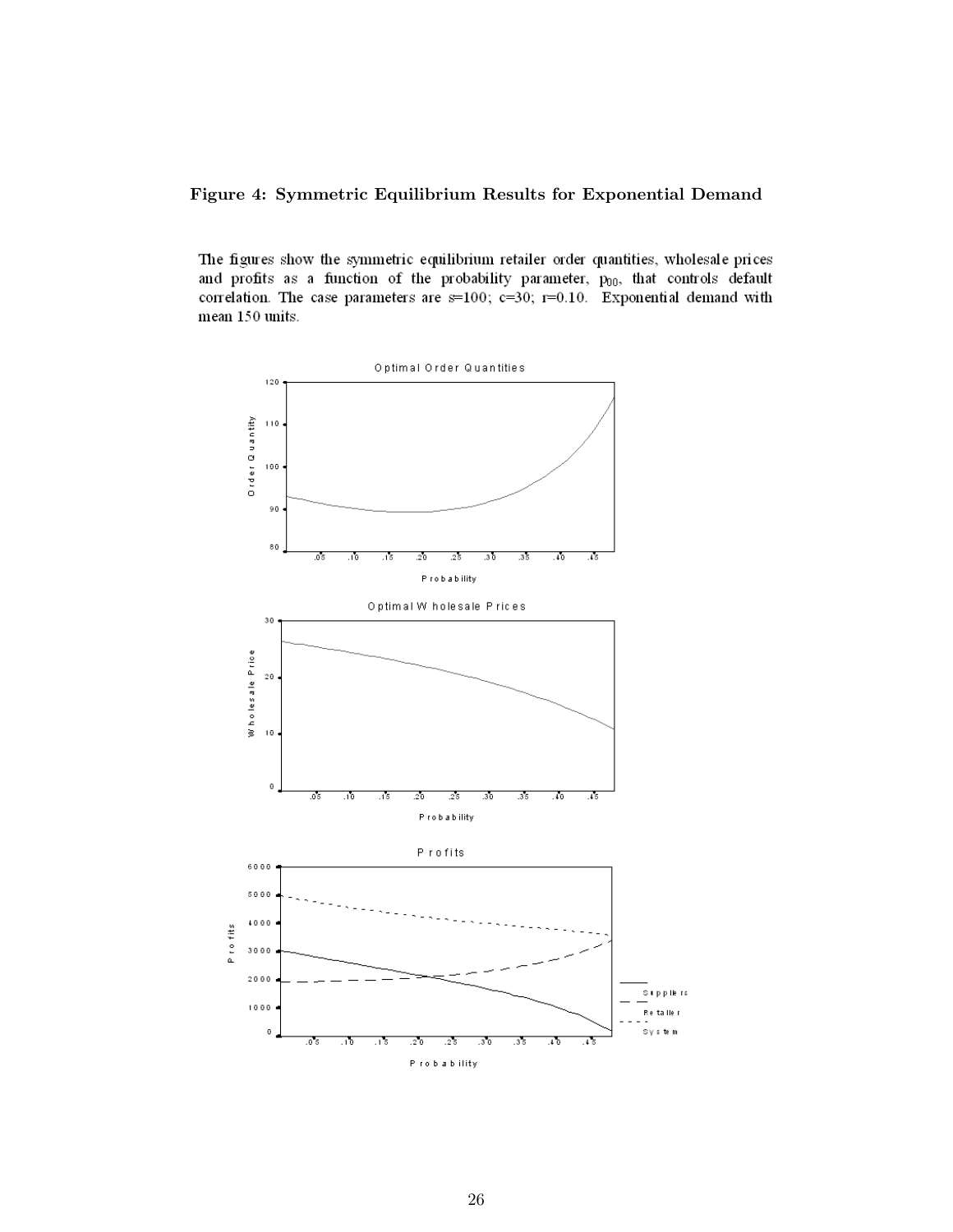# **Appendix**

*Proof of Proposition 3.*

Recall that  $A(z, \beta) = \beta \overline{G}(z\beta)$  and  $A_{\beta}(z, \beta) = \overline{G}(\beta z) [1 - h(\beta z)].$  Because demand distribution is IGFR and  $\beta \leq 1$ ,  $h(z\beta) \leq h(z) < 1$  for all  $z < \overline{z}$  and for all  $\beta$ . Therefore, for all  $z \leq \overline{z}$ ,  $A_{\beta}(z, \beta) > 0$ and, hence  $A(z, \cdot)$  in an increasing function. Thus, for all  $z \leq \overline{z}$  as  $\beta \downarrow_{st}$ ,  $E[A(z, \beta)]$  decreases. In addition, observe that  $E[A(z, \beta)]$  is decreasing in *z* for any given random variable  $\beta$ . Therefore, by the proposition hypothesis, the optimal order quantity corresponding to  $\beta_{max}: z^{central}(\beta_{max}) < \overline{z}$ . It follows that for all  $\beta_1 <_{st} \beta_2 <_{st} \beta_{max}$ ,  $z(\beta_1) < z(\beta_2) < z(\beta_{max})$ . This proves the first part of Proposition 3.

Next, observe that

$$
Pr(D < z^{central} \beta) = E[G(z^{central} \beta)].
$$

Because  $G(z\beta)$  is an increasing function of  $\beta$  for all *z* and because  $z^{central}$  decreases as credit risk increases, it follows that, as  $\beta \downarrow_{st}$ ,  $Pr(D < z^{central}\beta)$  decreases.

## *Proof of Proposition 4.*

As  $z \to +\infty$ , by the Monotone Convergence Theorem,  $S(z) \to -\infty$ . Therefore, there exists  $\hat{z}$  such that for all  $z > \hat{z}$ ,  $S(z) < 0$ . Hence, we can restrict the search for an optimal *z* to the interval  $[0, \hat{z}]$ . Function  $S(\cdot)$  is bounded from above on this interval and hence, achieves the maximum.

The maximum satisfies the first order conditions (10).

### *Proof of Theorem 1.*

Consider the first order condition (12) that determines optimal order quantity  $z^*$ . As  $\pi$  increases, the right hand side of the expression (12) increases. Because left hand side of the expression (12) is nondecreasing in z it follows that  $z^*$  is decreasing in  $\pi$ .

From expression (11) for supplier's profit, we see that for all  $z$ ,  $S(z)$  is decreasing in  $\pi$ . It follows that the optimal supplier's profit  $S(z^*)$  is decreasing in  $\pi$ .

Finally, if the supplier charges wholesale price  $K^* = e^{-r}(1-\pi)s\overline{G}(z^*_{\pi})$  then the retailer's profit

$$
R_{\pi}(z) = e^{-r}(1-\pi)s \left[E \min(D, z) - \overline{G}(z_{\pi}^{*})z\right]
$$

is decreasing in  $\pi$  for all *z*. Hence,  $R^* = R(z^*)$  is decreasing in  $\pi$ .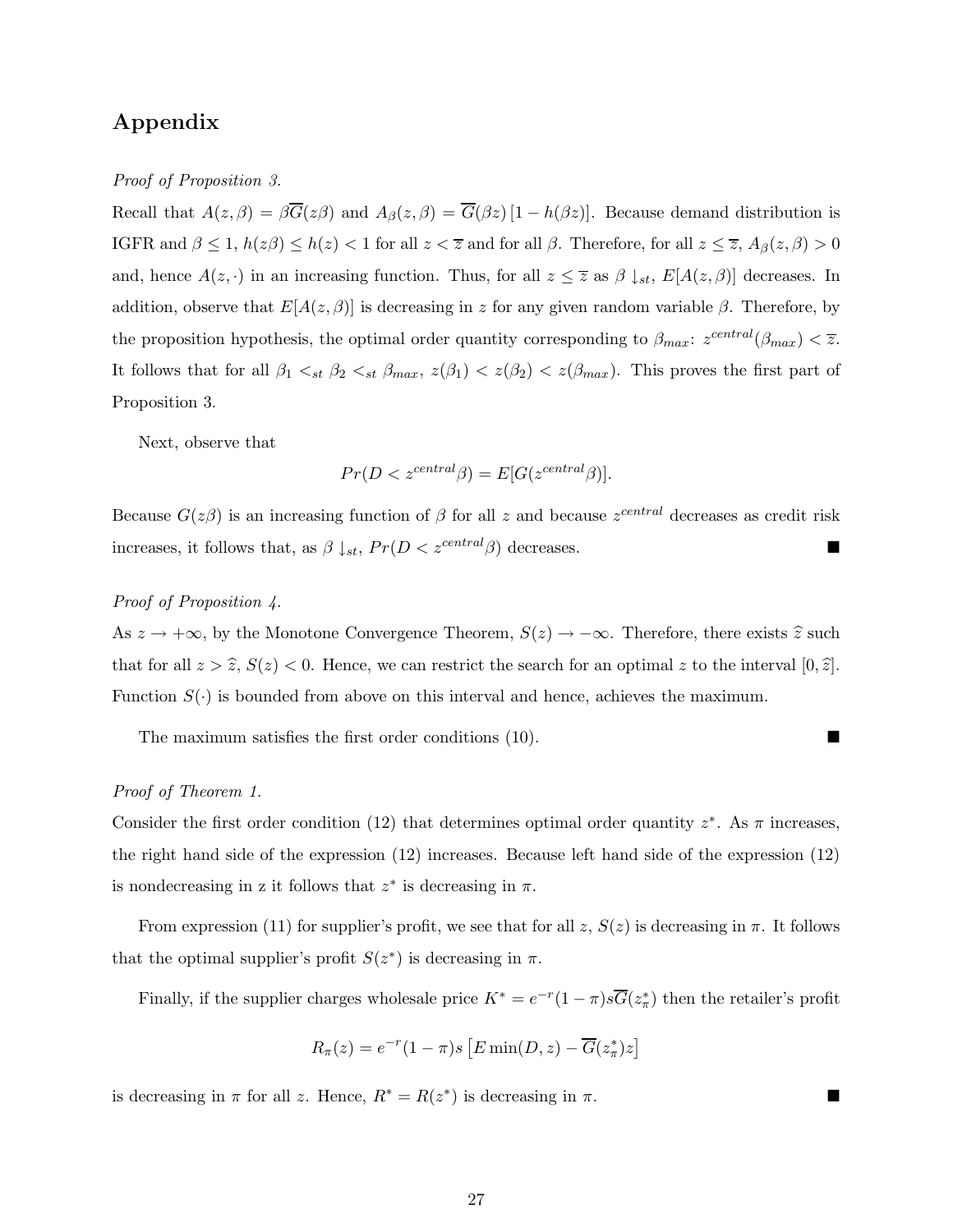#### *Proof of Proposition 6.*

If  $G(\cdot)$  is concave (convex) then  $\gamma(\cdot)$  is decreasing (increasing). Observe that

$$
\frac{K^* - c}{e^{-r}(1 - \pi)s - K^*} = \gamma(z^*)
$$

and  

$$
\frac{e^{-r}(1-\pi)s - K^*}{e^{-r}(1-\pi)s}}{e^{-r}(1-\pi)s - c \over e^{-r}(1-\pi)s} = \frac{1}{1 + \gamma(z^*)}
$$

As  $\pi$  increases,  $z^*$  decreases. Hence  $\gamma(z^*)$  increases (decreases) and the conclusion of Proposition 6 follows.

### *Proof of Proposition 7.*

Observe that, by the proposition hypothesis, it is not optimal for the retailer to order amounts from the suppliers that add up to a quantity lower than *D*. Therefore, we restrict the search for the optimal order quantities to  $z_1^* + z_2^* \ge D$  and  $z_i^* \le D, i = 1, 2$ . Using equation (17) we derive the following expression for the retailer's profit:

$$
R(z_1, z_2) = (e^{-r} s p_{01} - K_1) z_1 + (e^{-r} s p_{10} - K_2) z_2 + p_{00} D.
$$

The three cases now follow easily:

If  $K_1 \le e^{-r} s p_{01}$  and  $K_2 \le e^{-r} s p_{10}$ , then order quantities  $(D, D)$ , maximize retailer's profits.

If  $K_1 \le e^{-r} s p_{01}$  and  $K_2 > e^{-r} s p_{10}$ , then the optimal order quantities are  $(D, 0)$ .

If  $K_1 > e^{-r} s p_{01}$  and  $K_2 \le e^{-r} s p_{10}$ , then the optimal order quantities are  $(0, D)$ .

Suppose  $K_1 > e^{-r} s p_{01}$  and  $K_2 > e^{-r} s p_{10}$ . Then the retailer would like to order as little as possible from the suppliers subject to the constraint  $z_1 + z_2 \ge D$ . Therefore, the retailer will order *D* from one of the suppliers and 0 from the other unless she is indifferent between the two which occurs when  $K_2 = K_1 + e^{-r}s(\pi_1 - \pi_2)$ .

#### *Proof of Proposition 9.*

From the first order conditions,  $(z_1, 0)$  is the optimal retailer's response if

$$
\left.\frac{\partial R}{\partial z_1}\right|_{z_2=0}=0\quad\text{and}\quad\left.\frac{\partial R}{\partial z_2}\right|_{z_2=0}\leq0,
$$

Or equivalently,

$$
\begin{cases} e^{-r}s(1-\pi_1)\overline{G}(z_1) = K_1 \\ e^{-r}s[p_{10} + p_{00}\overline{G}(z_1)] \le K_2. \end{cases}
$$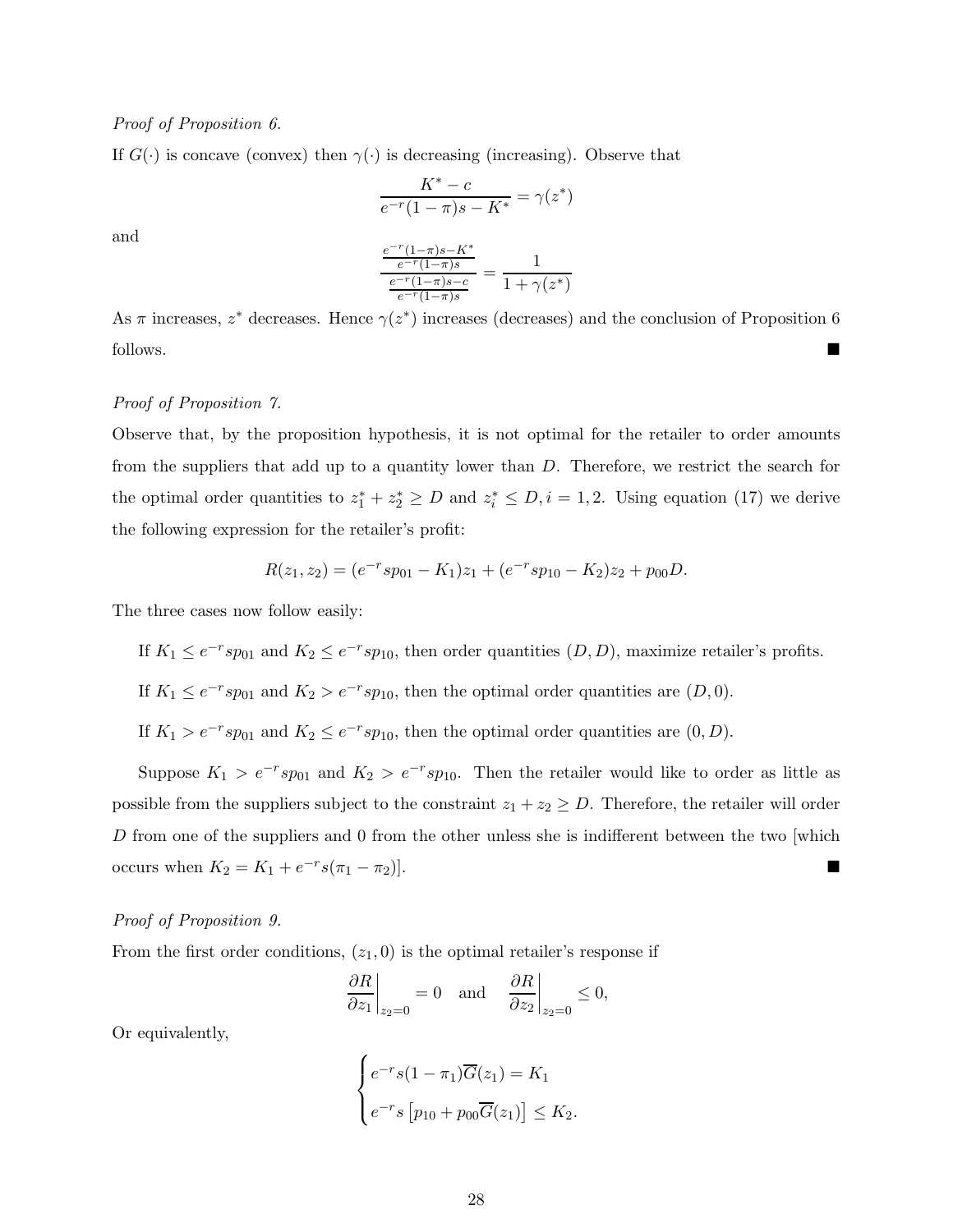Equivalently,  $e^{-r}s(1-\pi_1)\overline{G}(z_1) = K_1$  and  $K_2 \ge \frac{p_{00}}{1-\pi_1}K_1 + e^{-r}sp_{10}$ . The proof for the remaining cases is similar.

#### *Proof of Corollary 2.*

Without loss of generality, assume that  $i = 1$ . Solution of the system  $(25)$  is unique. The conclusion follows from an observation that system of equations (25) is equivalent to the system (23) when  $K_1 = \frac{(1-\pi_1)}{p_{00}} [K_2 - e^{-r} s p_{01}]$  and is equivalent to the system (24) when  $K_1 = \frac{p_{00}}{1-\pi_2} K_2 + e^{-r} s p_{10}$ .

## *Proof of Proposition 11.*

Because the equilibrium is symmetric, the equilibrium order quantity  $z_1 = z_2 = z > 0$ . Thus, we consider the supplier's profit function over the region where both order quantities are positive.

For supplier 1:

$$
\max_{L(K^*) \le K_1 \le R(K^*)} (K_1 - c) z_1(K_1, K^*),
$$

where  $z_1(K_1, K^*)$  satisfies the system of equations (25),  $R(K^*) = \frac{p_{00}}{1-\pi_2}K^* + e^{-r}sp_{10}$ , and  $L(K^*) =$  $\frac{1-\pi_1}{p_{00}}(K^* - e^{-r}sp_{01}).$  For this optimization problem we can change the variable from  $K_1$  to  $z_1, z_2$ , as long as (25) is satisfied. Then the optimization problem becomes:

$$
\max_{z_1,z_2:L(K^*)\leq K_1(z_1,z_2)\leq R(K^*)}\left\{e^{-r}s\left[p_{01}\overline{G}(z_1)+p_{00}\overline{G}(z_1+z_2)\right]-c\right\}z_1,
$$

subject to

$$
e^{-r}s [p_{10}\overline{G}(z_2) + p_{00}\overline{G}(z_1 + z_2)] = K^*.
$$

Taking the Lagrangian:

$$
\max_{z_1, z_2: L(K^*) \le K_1(z_1, z_2) \le R(K^*)} \left\{ e^{-r} s \left[ p_{01} \overline{G}(z_1) + p_{00} \overline{G}(z_1 + z_2) \right] - c \right\} z_1 - \right.
$$
  
-  $\lambda \left\{ e^{-r} s \left[ p_{10} \overline{G}(z_2) + p_{00} \overline{G}(z_1 + z_2) \right] - K^* \right\},$ 

the first order necessary conditions for an interior maximum point are

$$
e^{-r}s [p_{01}\overline{G}(z_1) + p_{00}\overline{G}(z_1 + z_2)] - c - e^{-r}s[p_{01}g(z_1) + p_{00}g(z_1 + z_2)]z_1 +
$$
  
+  $\lambda e^{-r}sp_{00}g(z_1 + z_2) = 0,$   
-  $e^{-r}sp_{00}g(z_1 + z_2)z_1 + \lambda e^{-r}s[p_{10}g(z_2) + p_{00}g(z_1 + z_2)] = 0,$   
 $e^{-r}s[p_{10}\overline{G}(z_2) + p_{00}\overline{G}(z_1 + z_2)] = K^*.$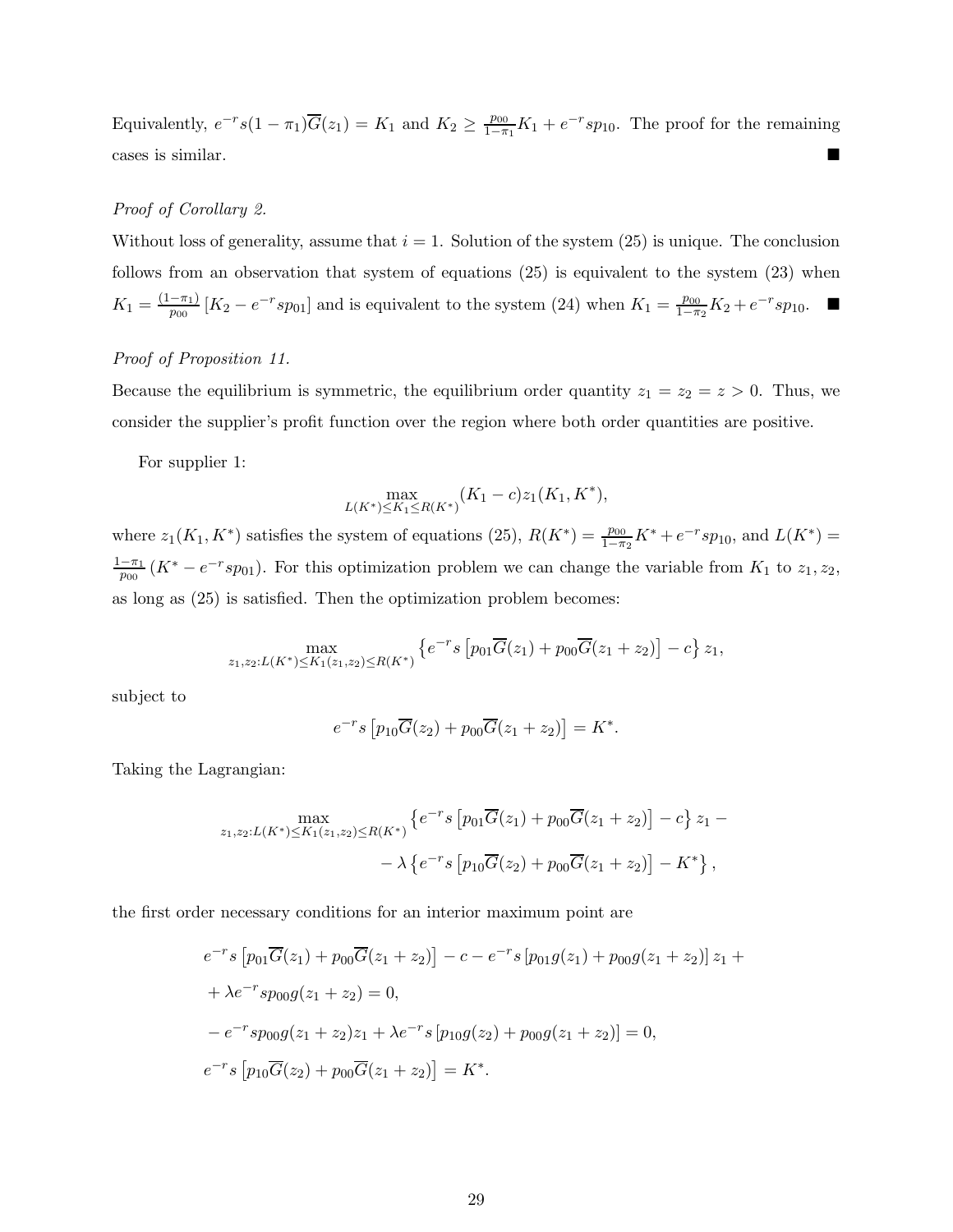After eliminating  $\lambda$  from the first two equations we obtain:

$$
[p_{01}\overline{G}(z_1) + p_{00}\overline{G}(z_1 + z_2)] - [p_{01}g(z_1) + p_{00}g(z_1 + z_2)]z_1 +
$$
  
+ 
$$
\frac{p_{00}^2g^2(z_1 + z_2)z_1}{p_{10}g(z_2) + p_{00}g(z_1 + z_2)} = \frac{c}{e^{-r}s},
$$

and

$$
e^{-r}s [p_{10}\overline{G}(z_2) + p_{00}\overline{G}(z_1 + z_2)] = K^*.
$$

For a symmetric equilibrium,  $z_1 = z_2 = z$ . Hence, the equilibrium order quantity must satisfy

$$
p_{01}\overline{G}(z)[1-h(z)] + p_{00}\overline{G}(2z)\left[1-\frac{1}{2}h(2z)\right] + \frac{p_{00}^2g^2(2z)z}{p_{10}g(z) + p_{00}g(2z)} = \frac{c}{e^{-r}s},
$$

where  $h(z) = z \frac{g(z)}{\overline{G}(z)}$  is the generalized failure rate function. The symmetric equilibrium order quantity is related to the symmetric equilibrium wholesale prices by

$$
e^{-r}s\left[p_{10}\overline{G}(z)+p_{00}\overline{G}(2z)\right] = K^*.
$$

п

## *Proof of Lemma 1.*

It follows from the solution of the one-supplier model (Proposition 5) and from  $\hat{K} < K^{mon}$ , that function  $S^{all}$  is increasing over its domain achieving maximum at the right boundary. From Corollary 2 it follows that the supplier's profit function is continuous. Therefore the maximum of  $S^{share}$ is at least as large as the value of  $S^{all}$  at the right boundary of its domain.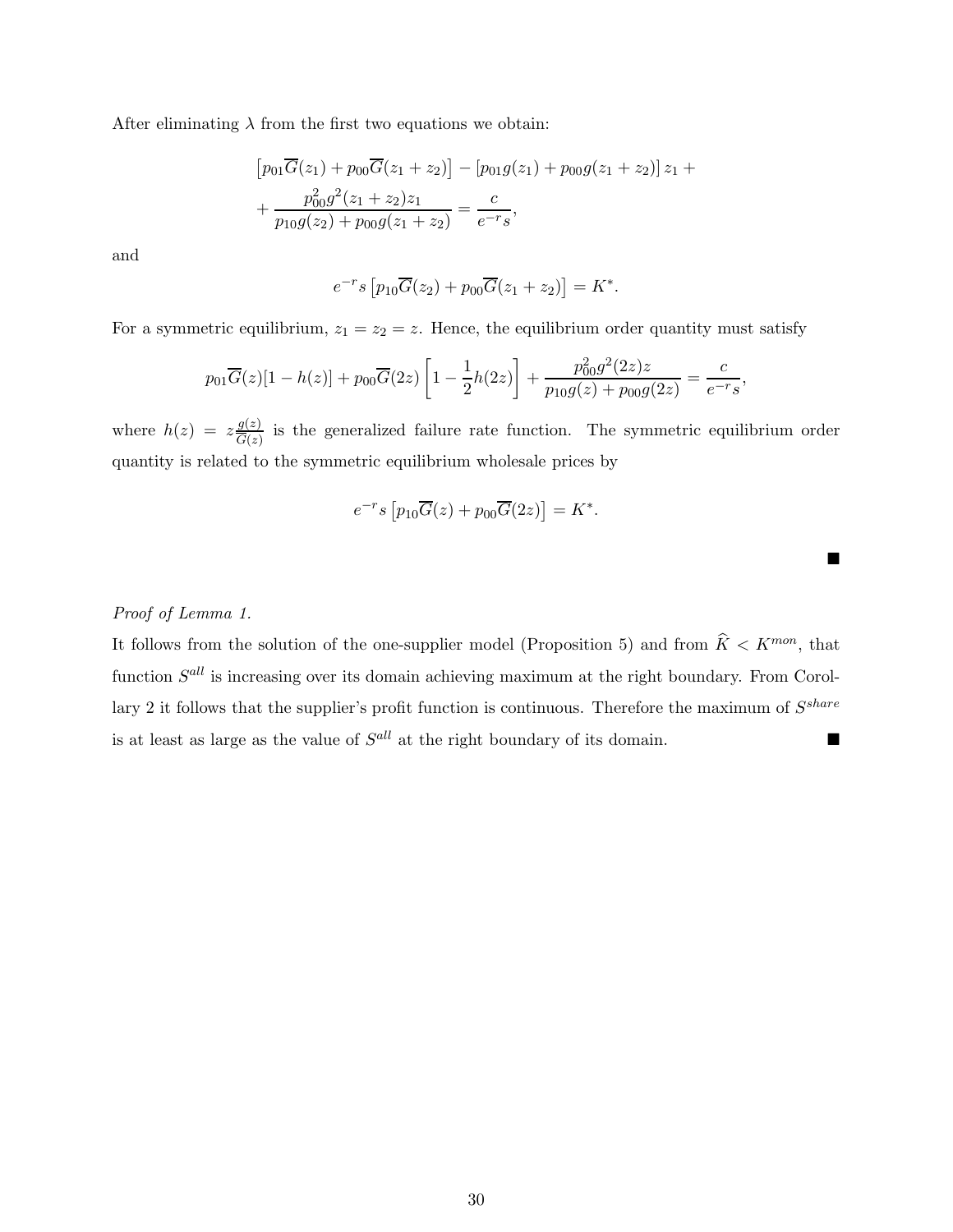# **References**

- Anupindi, R., R. Akella 1993. Diversification under supply uncertainty. *Management Science* **39**(8) 944–963.
- Carty, L. V. 1997. Moody's rating migration and credit quality correlation, 1920 1996. special comment 25097. *Moody's Investor Service. Global Credit Research*.
- Debreu, D. 1952. A social equilibrium existence theorem. *Proceedings of the National Academy of Sciences* **38** 886–893.
- Duffie, D., K. Singleton 1999a. Modeling term structures of defaultable bonds. *The Review of Financial Studies* **12(4)** 687–720.
- Duffie, D., K. Singleton 1999b. Simulating correlated defaults. Working paper. GSB Stanford University.
- Erturk, E. 2000. Default correlation among investment-grade borrowers. *The Journal Of Fixed Income* pp. 55–59.
- Gerchak, Y., M. Parlar, R. G. Vickson 1986. The single period production model with uncertain output and demand. *Proceedings of the 25th IEEE Conference on Decision and Control* pp. 1733–1736.
- Glicksberg, I. L. 1952. A further generalization of the Kakutani fixed point theorem with applications to Nash equilibrium points. *Proceedings of the National Academy of Sciences* **38** 170–174.
- Harrison, J. M., D. M. Kreps 1979. Martingales and arbitrage in multiperiod securities markets. *Journal of Economic Theory* **20**(3) 381–408.
- Harrison, J. M., S. R. Pliska 1981. Martingales and stochastic integrals in the theory of continuous trading. *Stochastic Process. Appl.* **11**(3) 215–260.
- Hull, J. C., A. White 2001. Valuing credit default swaps II: Modeling default correlations.. *Journal of Derivatives* **Spring** 12–21.
- Jarrow, R., F. Yu 2001. Counterparty risk and pricing of defaultable securities. *Journal of Finance* **55**(5) 1765 – 1799.